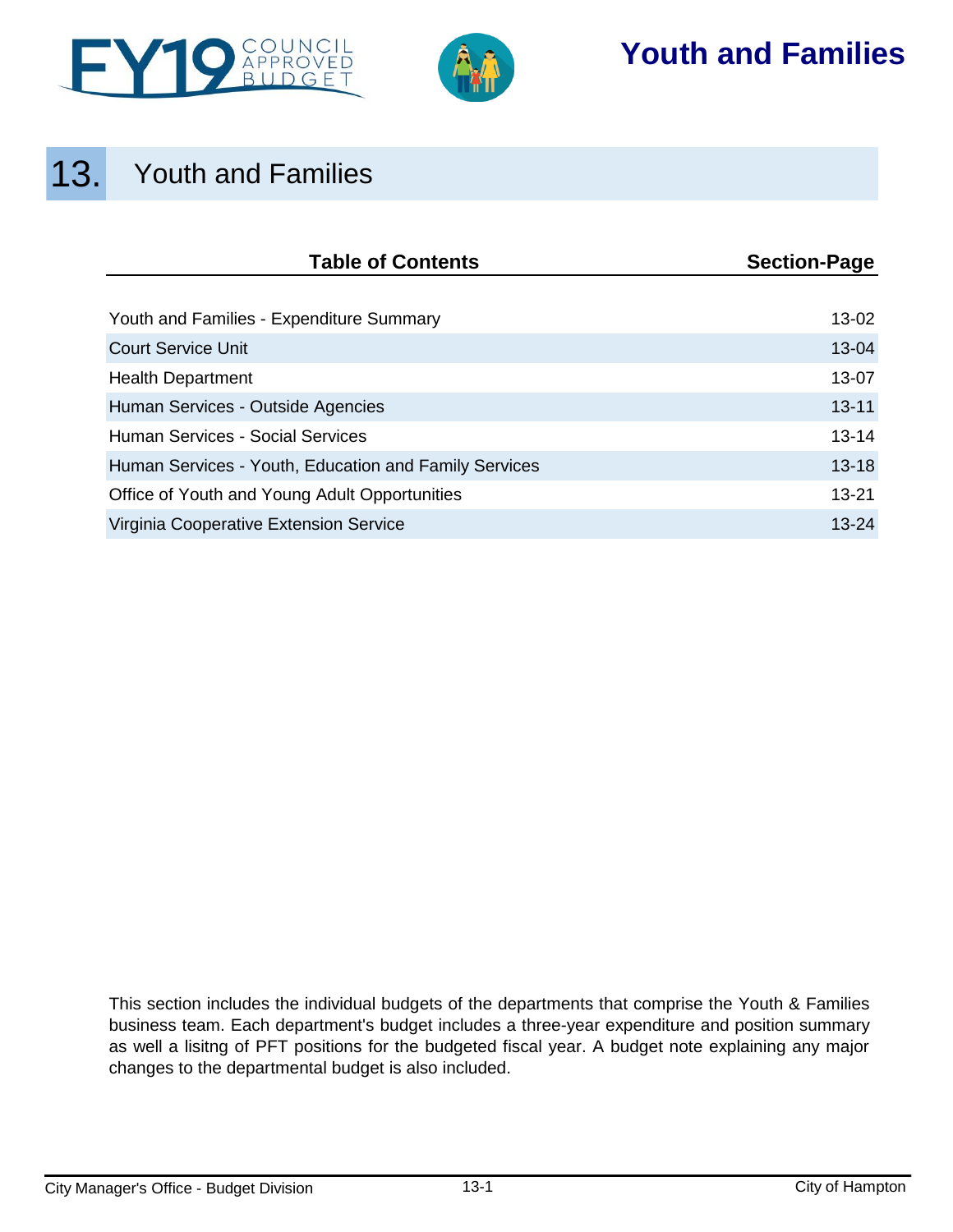<span id="page-1-0"></span>



## **Mission**

The Youth & Families business team is responsible for providing social and health services to our residents.

| <b>Departmental Breakdown</b>                                   |                       |                       |                       |                         |                       |                         |  |  |  |  |
|-----------------------------------------------------------------|-----------------------|-----------------------|-----------------------|-------------------------|-----------------------|-------------------------|--|--|--|--|
| <b>Departments</b>                                              | 2016<br><b>Actual</b> | 2017<br><b>Actual</b> | 2018<br><b>Budget</b> | 2018<br><b>Adjusted</b> | 2019<br><b>Budget</b> | Increase/<br>(Decrease) |  |  |  |  |
| <b>Court Service Unit</b>                                       | 1,755,775             | 1,843,615             | 1,691,725             | 1,695,279               | 1,691,122             | (4, 157)                |  |  |  |  |
| <b>Health Department</b>                                        | 1,259,122             | 1,281,382             | 1,316,571             | 1,316,571               | 1,258,734             | (57, 837)               |  |  |  |  |
| Human Services - Outside<br>Agencies                            | 3,626,713             | 3,644,846             | 3,815,815             | 3,815,815               | 3,815,815             | $\Omega$                |  |  |  |  |
| Office of Youth and Young Adult<br>Opportunities                | 344,871               | 427,467               | 489,094               | 493,286                 | 367,952               | (125, 334)              |  |  |  |  |
| Human Services - Social<br><b>Services</b>                      | 16,229,212            | 16,786,993            | 17,639,193            | 17,639,193              | 17.825.118            | 185,925                 |  |  |  |  |
| Virginia Cooperative Extension<br>Service                       | 54,881                | 66,207                | 62,818                | 62,818                  | 68,981                | 6,163                   |  |  |  |  |
| Human Services - Youth,<br><b>Education and Family Services</b> | 3,508,362             | 3,769,070             | 3,632,269             | 3,673,927               | 3,581,381             | (92, 546)               |  |  |  |  |
| <b>Grand Total</b>                                              | 26,778,936            | 27,819,580            | 28,647,485            | 28,696,889              | 28,609,103            | (87, 786)               |  |  |  |  |

# **Percentage of Team's FY 2019 Budget**

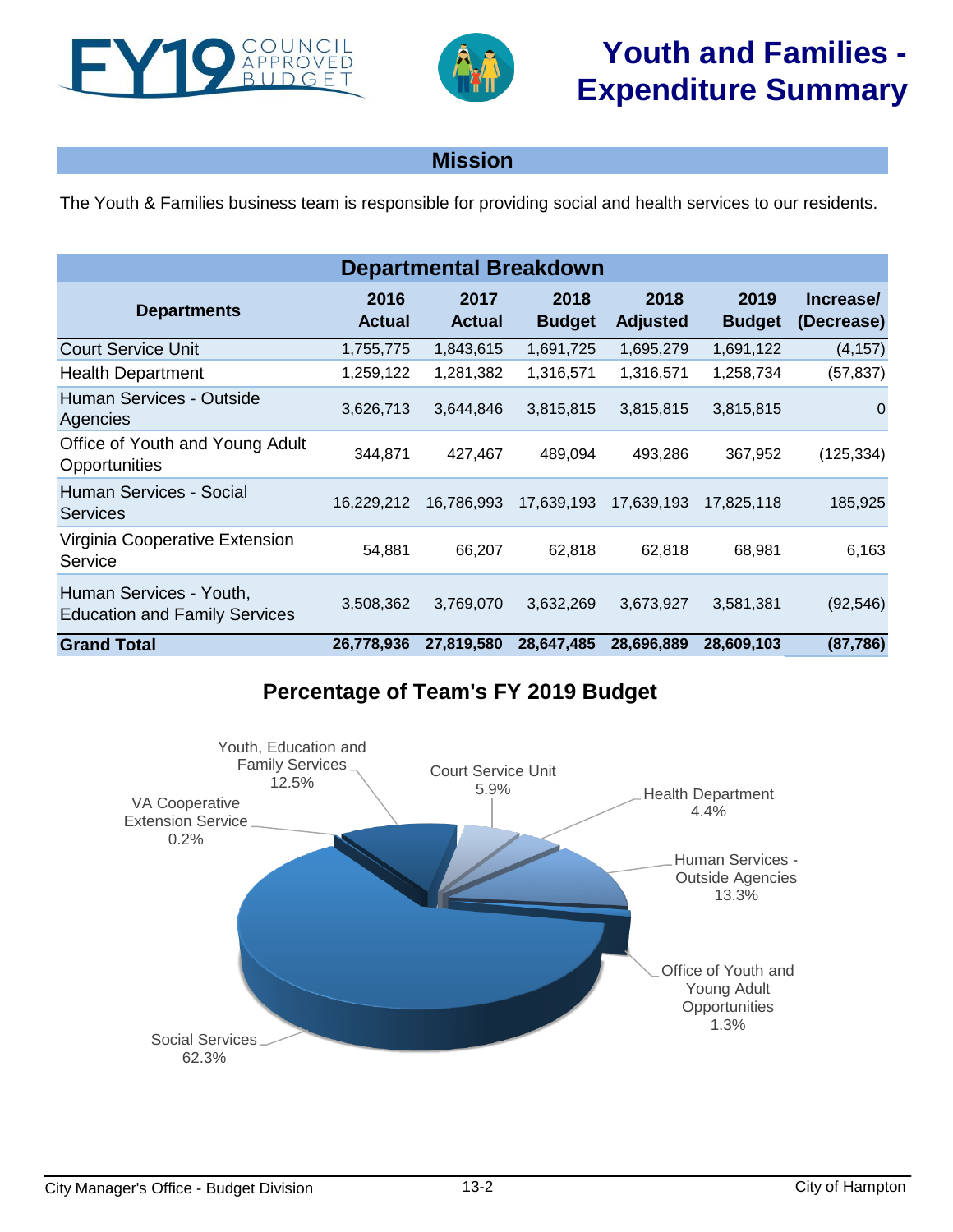



# **Youth and Families - Expenditure Summary**

# **Council Priorities Breakdown**

The entire business team's budget is spent across the following Council strategic priorities, in the following amounts:

| <b>Council Priorities</b>                              | 2016<br><b>Actual</b> | 2017<br><b>Actual</b> | 2018<br><b>Budget</b> | 2018<br><b>Adjusted</b> | 2019<br><b>Budget</b> | Increase/<br>(Decrease) |
|--------------------------------------------------------|-----------------------|-----------------------|-----------------------|-------------------------|-----------------------|-------------------------|
| <b>Economic Growth</b>                                 | 0                     | 0                     | 0                     | 0                       | 0                     | 0                       |
| Placemaking                                            | $\overline{0}$        | 7,860                 | 7,269                 | 7,269                   | 9,592                 | 2,323                   |
| Living with Water                                      | 0                     | 0                     | 0                     | 0                       | 0                     | $\Omega$                |
| Educated & Engaged Citizenry                           | 292,187               | 315,338               | 282,840               | 282,840                 | 356,878               | 74,039                  |
| Safe & Clean Community                                 | 1,733,973             | 1,843,254             | 1,817,765             | 1,817,765               | 1,661,785             | (155, 981)              |
| <b>Good Government</b>                                 | 985,460               | 1,114,110             | 1,032,726             | 1,082,130               | 1,003,441             | (78, 689)               |
| <b>Family Resilience &amp; Economic</b><br>Empowerment | 23,767,317            | 24,539,019            | 25,506,886            | 25,506,886              | 25.577.408            | 70,522                  |
| <b>Grand Total</b>                                     | 26.778.936            | 27,819,580            | 28,647,485            | 28,696,889              | 28,609,103            | (87, 786)               |

# **Percentage of Team's FY 2019 Budget**

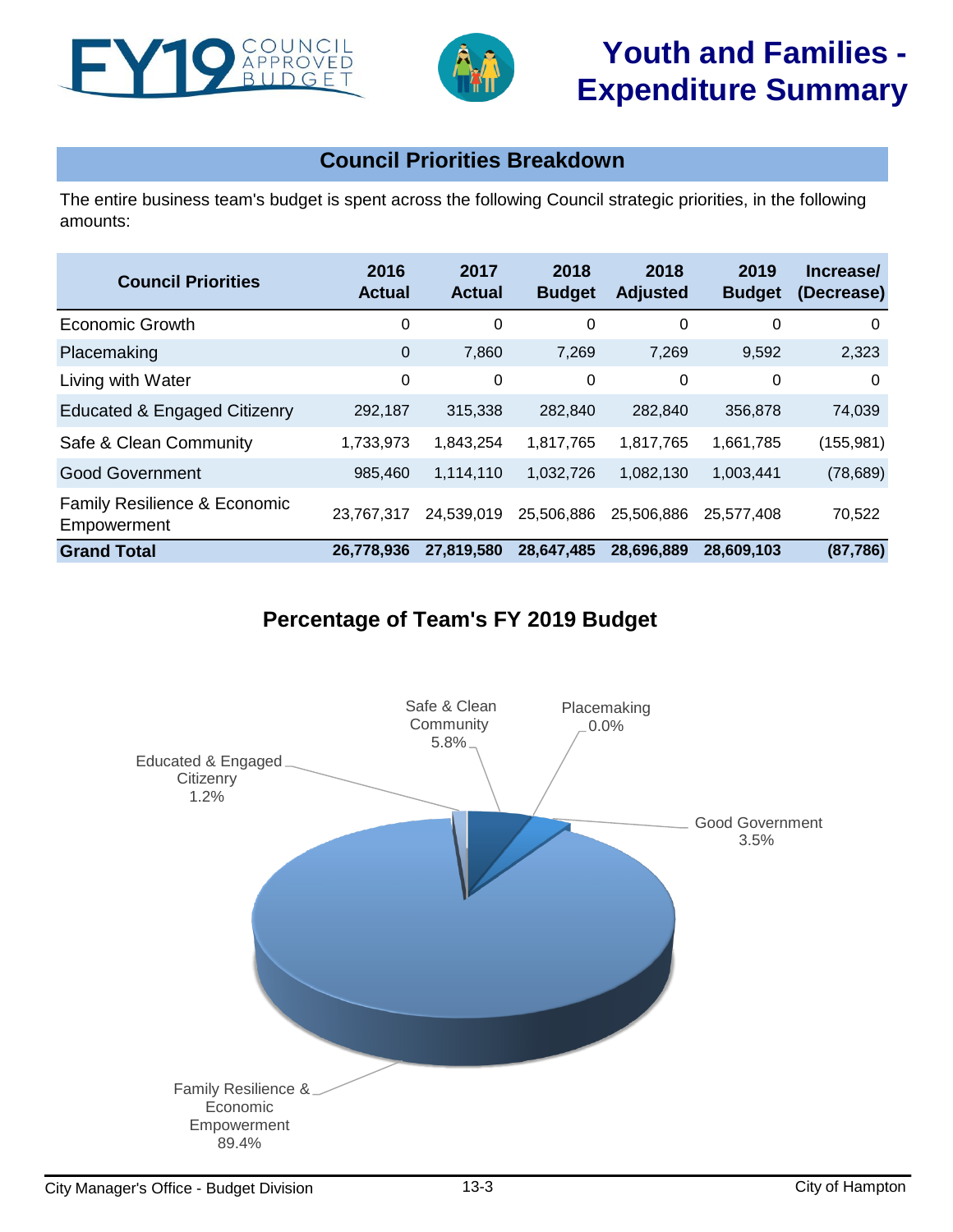<span id="page-3-0"></span>



# **Court Service Unit**

## **Mission**

The Court Service Unit functions under the Virginia Department of Juvenile Justice whose purpose is to protect the public by preparing court-involved youth to be successful citizens.



|                           | 2016      | 2017      | 2018          | 2018      | 2019          | Increase          |
|---------------------------|-----------|-----------|---------------|-----------|---------------|-------------------|
|                           | Actual    | Actual    | <b>Budget</b> | Adjusted  | <b>Budget</b> | <i>(Decrease)</i> |
| <b>Personnel Services</b> | 200,583   | 214.069   | 206,082       | 209,636   | 209.547       | (89)              |
| <b>Operating Expenses</b> | 1,547,110 | 1,628,872 | 1,477,143     | 1,477,143 | 1,473,075     | (4,068)           |
| Capital Outlay            | 8.082     | 674       | 8.500         | 8.500     | 8.500         |                   |
| <b>Grand Total</b>        | 1,755,775 | 1,843,615 | 1,691,725     | 1,695,279 | 1,691,122     | (4, 157)          |

| <b>Permanent Full-Time (PFT) Staffing History</b> |        |        |               |          |               |            |  |  |
|---------------------------------------------------|--------|--------|---------------|----------|---------------|------------|--|--|
|                                                   | 2016   | 2017   | 2018          | 2018     | 2019          | lncrease / |  |  |
|                                                   | Actual | Actual | <b>Budget</b> | Adjusted | <b>Budget</b> | (Decrease) |  |  |
| <b>PFT Positions</b>                              | 4.0    | 4.0    | 4.0           | 4.0      | 4.0           | 0.0        |  |  |

## *Budget Note*

The FY18 Adjusted Budget includes funding for the 2% general wage increase (GWI) that was originally budgeted in Retirement and Employee Benefits. There is a decrease in fixed cost expenses; otherwise, this is a maintenance level budget.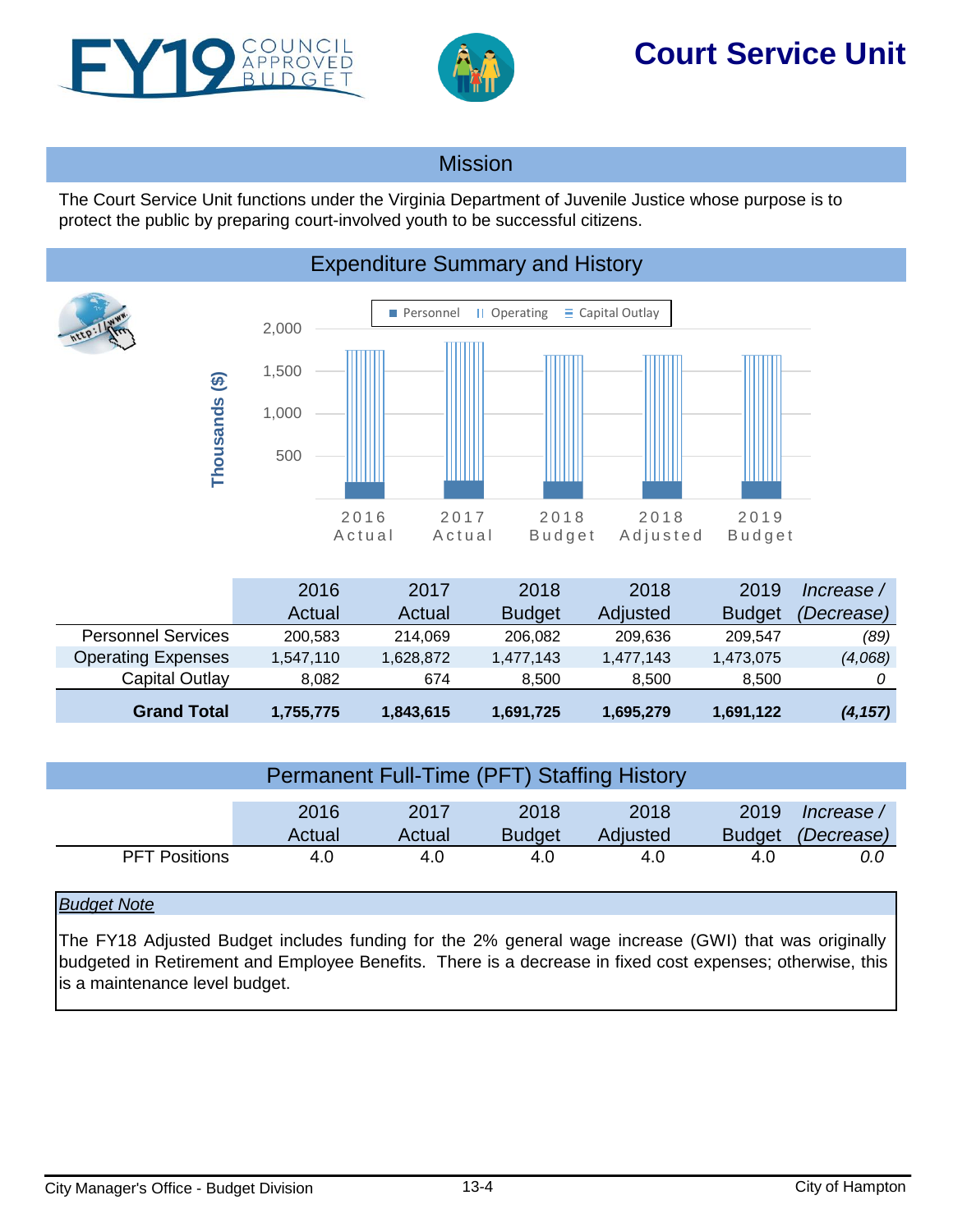





## 2019 PFT Positions

| <b>Position</b>          | # of PFT | <b>Position</b>            | # of PFT |
|--------------------------|----------|----------------------------|----------|
| OFFICE SPECIALIST-SENIOR |          | FAPT & YOUTH SVCS COORD    |          |
| JUVENILE CORR CASE MGR   |          | JUVENILE JUSTICE PRG COORD |          |

**Grand Total: 4**

## Performance Indicators

| <b>Indicator</b>                                                  | <b>Type</b> | 2016<br><b>Actual</b> | 2017<br>Actual | 2018<br><b>Estimate</b> | 2019<br><b>Target</b> |
|-------------------------------------------------------------------|-------------|-----------------------|----------------|-------------------------|-----------------------|
| Average pre-dispositional length of stay in<br>Secure Detention   | Outcome     | 18                    | 23             | n/a                     | n/a                   |
| Detention Outreach Supervision Program<br>Admissions/Success Rate | Outcome     | 76/72%                | 48/68.8%       | $5/100\%$               | 80/90%                |
| <b>GPS Monitoring Program</b><br>Admissions/Success Rate          | Outcome     | 137/82.1%             | 109/75%        | 36/84.6%                | 140/85%               |
| Substance Abuse Treatment<br>Admissions/Success Rate              | Outcome     | 98/91.7%              | 6877.80%       | 75/86%                  | 80/82%                |
| Secure Detention Utilization Days                                 | Output      | 7,197                 | 7.178          | 7,000                   | 6,000                 |
| Total # of Police/Citizen Complaints<br>Processed                 | Output      | 5,320                 | 4,838          | 6,000                   | 6,500                 |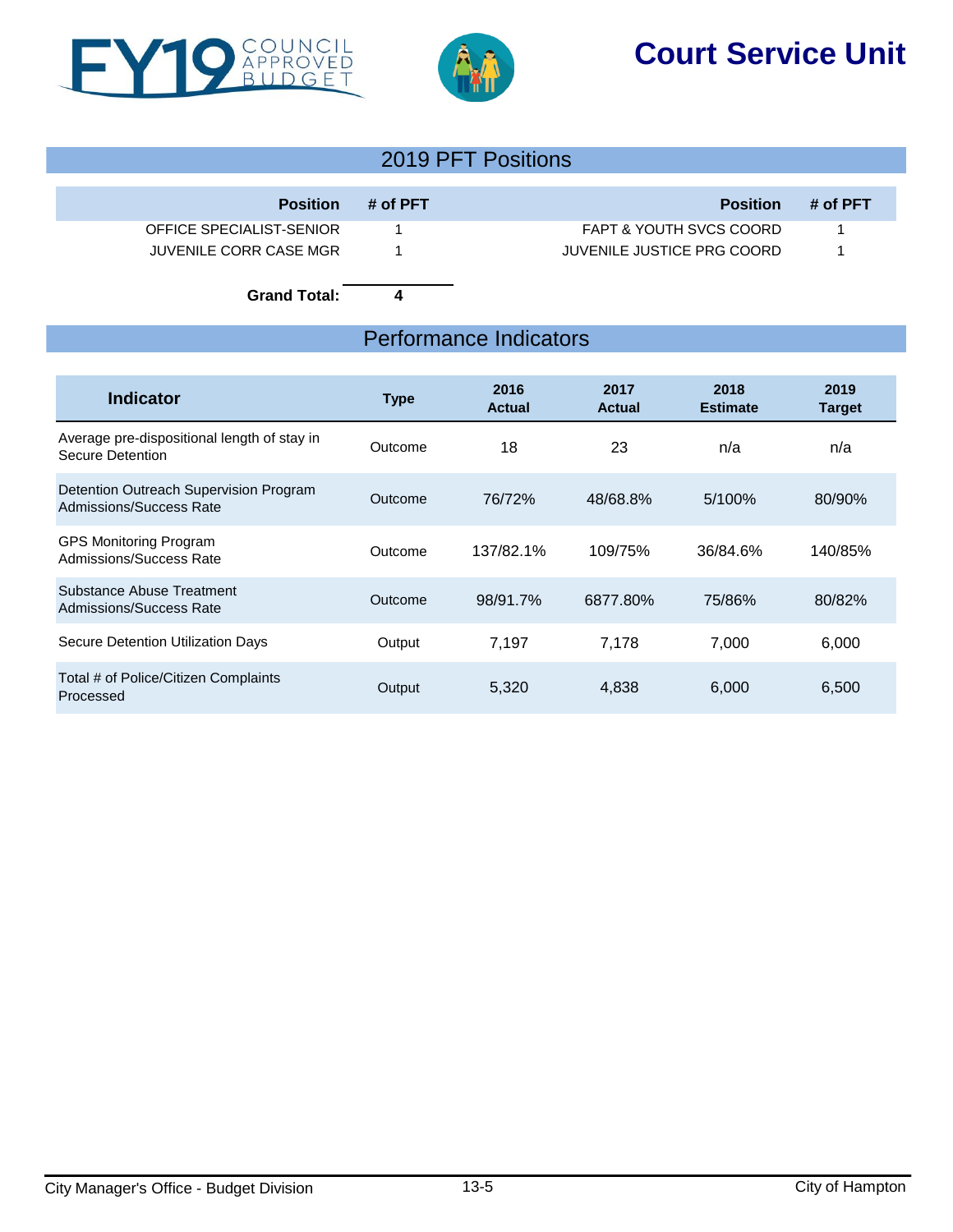



# **Court Service Unit**



### **Local Administrative Cost \$303,654**

To provide effective program and service monitoring to grant and city funded services and to maintain 100% compliance with state and local requirements related to the operation of the Court Service Unit.

### **Secure Juvenile Det. Plcm \$932,151**

To utilize 5,500 or fewer secure bed days with an average predisposition length of stay of 19 days or less while not compromising citizen safety in the community.

### **VJCCCA Services & Match \$426,427**

To develop and/or contract for effective and affordable programs and services that will impact competencies to youth and families that help improve family function and reduce juvenile recidivism.

### **Fixed Cost \$28,890**

This service accounts for various fixed costs for the department, including auto/fleet, IT, and risk management costs.

City Manager's Office - Budget Division **13-6** City of Hampton City of Hampton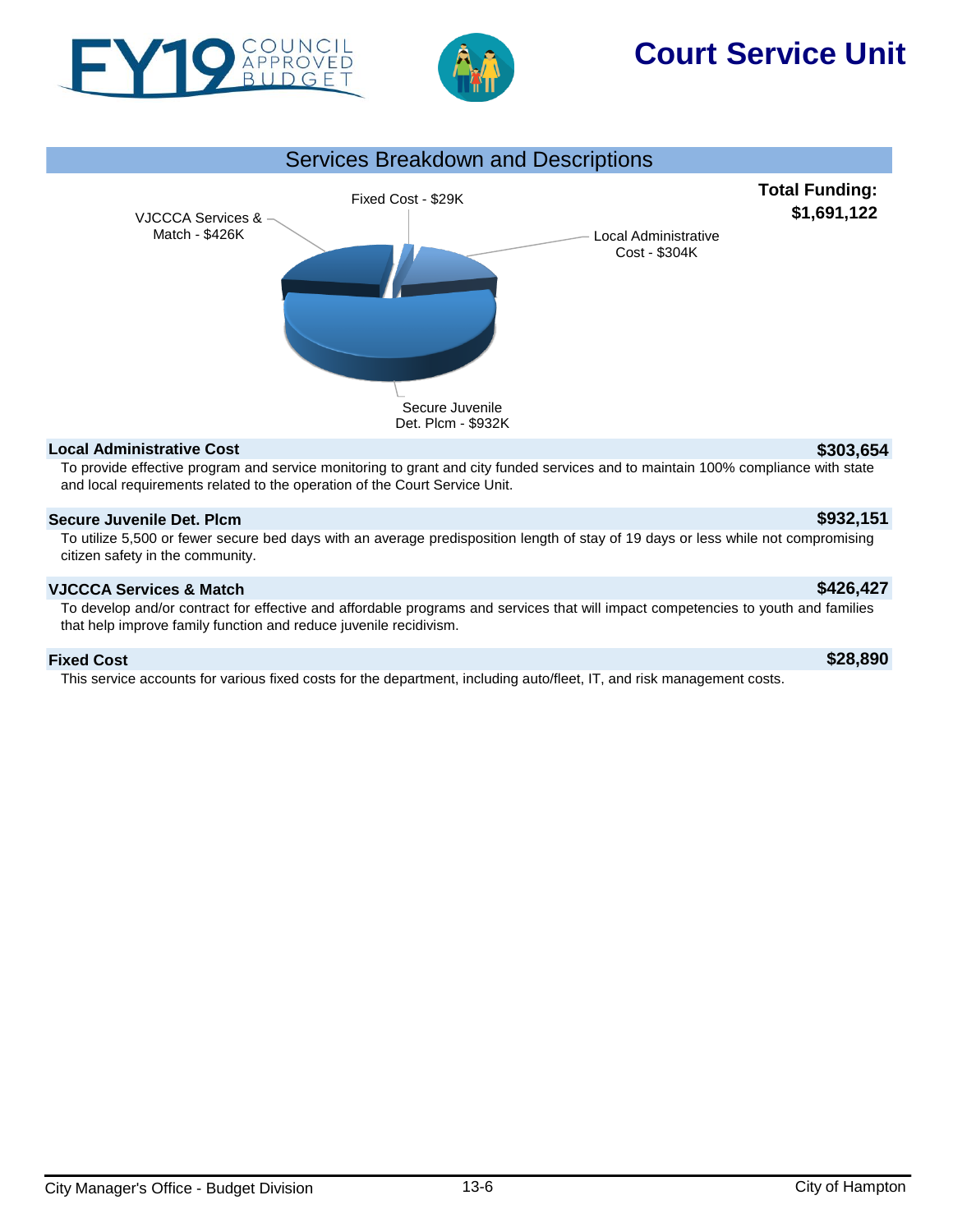<span id="page-6-0"></span>



# **Health Department**

## Mission

The mission of the Hampton Health Department is to promote, protect and preserve the health of the citizens of Hampton. This is achieved by a multi-disciplinary team of medical and environmental specialists working together toward the prevention of disease and disability.



|                           | 2016      | 2017      | 2018          | 2018      | 2019          | Increase /        |
|---------------------------|-----------|-----------|---------------|-----------|---------------|-------------------|
|                           | Actual    | Actual    | <b>Budget</b> | Adjusted  | <b>Budget</b> | <i>(Decrease)</i> |
| <b>Personnel Services</b> |           |           |               |           |               |                   |
| <b>Operating Expenses</b> | 1,259,122 | 1,281,382 | 1,316,571     | 1,316,571 | 1,258,734     | (57, 837)         |
| Capital Outlay            |           | 0         |               |           |               |                   |
| <b>Grand Total</b>        | 1,259,122 | 1,281,382 | 1,316,571     | 1,316,571 | 1,258,734     | (57, 837)         |

### *Budget Note*

The decrease in this budget is attributed to a decrease in the contractual obligation as set forth by annual Statement of Agreement executed after the fiscal year 2018 budget was adopted.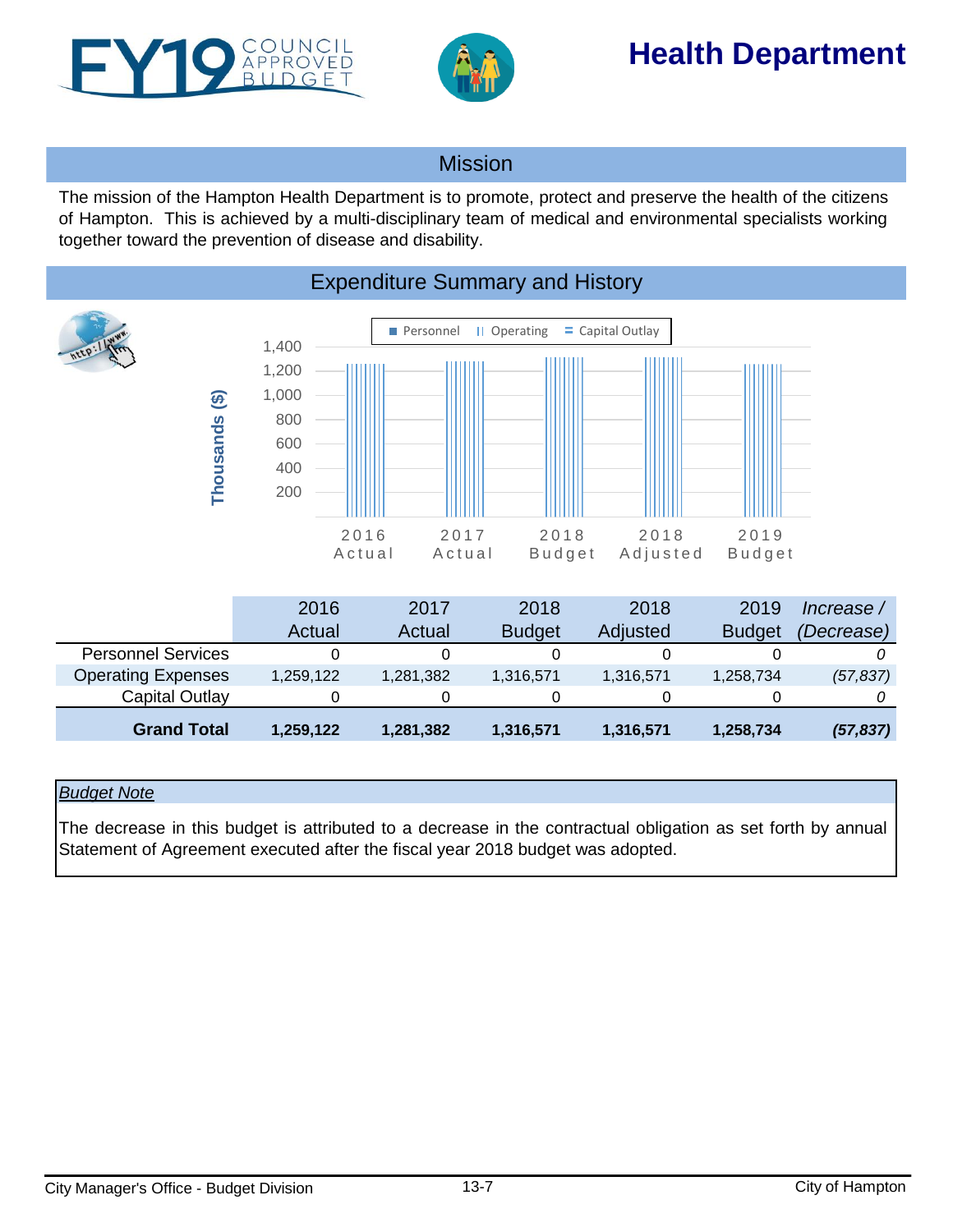



# **Health Department**

| <b>Indicator</b>                                                                                                                           | <b>Type</b> | 2016<br><b>Actual</b> | 2017<br><b>Actual</b> | 2018<br><b>Estimate</b> | 2019<br><b>Target</b> |
|--------------------------------------------------------------------------------------------------------------------------------------------|-------------|-----------------------|-----------------------|-------------------------|-----------------------|
| # of beach water samples collected<br>weekly during summer                                                                                 | Outcome     | 5                     | 5                     | 5                       | 5                     |
| % of restaurants that are targeted for<br>two or more scheduled inspections that<br>actually receive two or more scheduled<br>inspections. | Outcome     | 61%                   | 44%                   | 95%                     | 95%                   |
| % of all tattoo parlors inspected at least<br>four times annually                                                                          | Outcome     | 100%                  | 80%                   | 100%                    | 100%                  |
| % of regulated pools inspected monthly<br>during summer months                                                                             | Outcome     | 70%                   | 63%                   | 100%                    | 100%                  |
| # of Communicable Disease Visits                                                                                                           | Output      | 5,748                 | 5,424                 | 5,400                   | 5,500                 |
| # of Family Planning Visits                                                                                                                | Output      | 1,666                 | 1,352                 | 1,700                   | 1,700                 |
| # of Immunization Visits                                                                                                                   | Output      | 3,260                 | 2,980                 | 3,500                   | 3,500                 |
| # of Rabies Services provided                                                                                                              | Output      | 1,122                 | 1,101                 | 1,200                   | 1,200                 |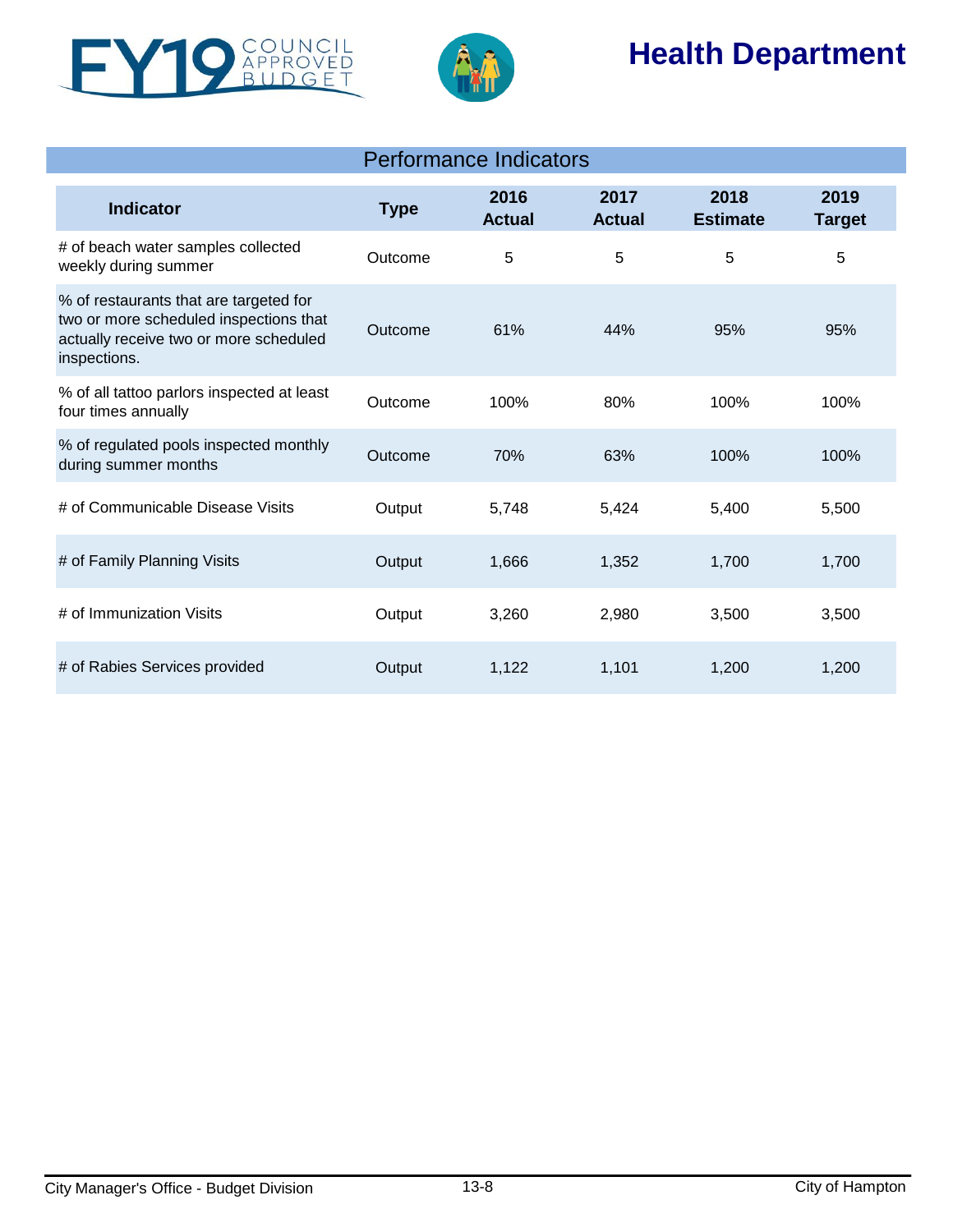

PROVED



# **Health Department**



## **Leadership & Management \$355,395**

Provide managerial oversight, set goals, objectives and strategies and provide administration to ensure the effective and efficient delivery of public health services. Provide support services to the department including financial management, personnel management, management of vital records and facilities maintenance/management.

### **Chronic Disease Prevention and Control \$187,582**

Carry out programs outside the health department to assist citizens by identifying personal risk factors that can affect their health and promoting their health by encouraging exercise, weight loss and smoking cessation. These programs may be educational in nature and include disease screening tests. Disease prevention activities are a fundamental public health service and expected of all health departments by the Virginia Department of Health.

### **Communicable Disease Investigation, Treatment and Control \$180,656**

Operate Sexually Transmitted Infection (STI) clinic to prevent the sequelae and further transmission of sexually transmitted diseases by prompt diagnosis and treatment of the patient and, when possible, the sexual contact. Diagnose and treat patients with active or latent tuberculosis to cure the infection and stop further transmission of tuberculosis. Test patients for HIV infection. Monitor for communicable disease outbreaks and initiate actions to control the outbreak and prevent further cases. This may require administration of prophylactic antibiotics or immunizations, or placing people in isolation or quarantine. All these services are required by state code.

## **Environmental Health \$158,971**

Provide environmental health services to protect Hampton Residents. Routinely inspect 100% of all regulated food establishments at least once a year. Depending on the extent of food preparation, some food establishments may receive up to four routinely scheduled inspections per year. Food services inspections are required by state and city code. Properly confine 95% of all domestic animals involved in potential rabies exposures within 24 hours of exposure report. Rabies control is required by state and local code. Routinely inspect 100% of all body art establishments at least quarterly as required by local code. Routinely inspect 100% tourist establishments including hotels and motels at least once a year as required by state and city code. Routinely inspect 100% public swimming pools at least monthly for seasonal pools and quarterly for year-round swimming pools as required by city code. Inspect 100% of marinas annually as required by state code. Routinely sample water from at least five sites along the Chesapeake Bay identified as recreational beach areas, test those samples for bacterial contamination and report results to city officials. This service is not required but is good public health practice and it complies with EPA recommendations. It also demonstrates to watchdog organizations which monitor beach pollution, such as the National Resources Defense Council, that Hampton's beaches are safe.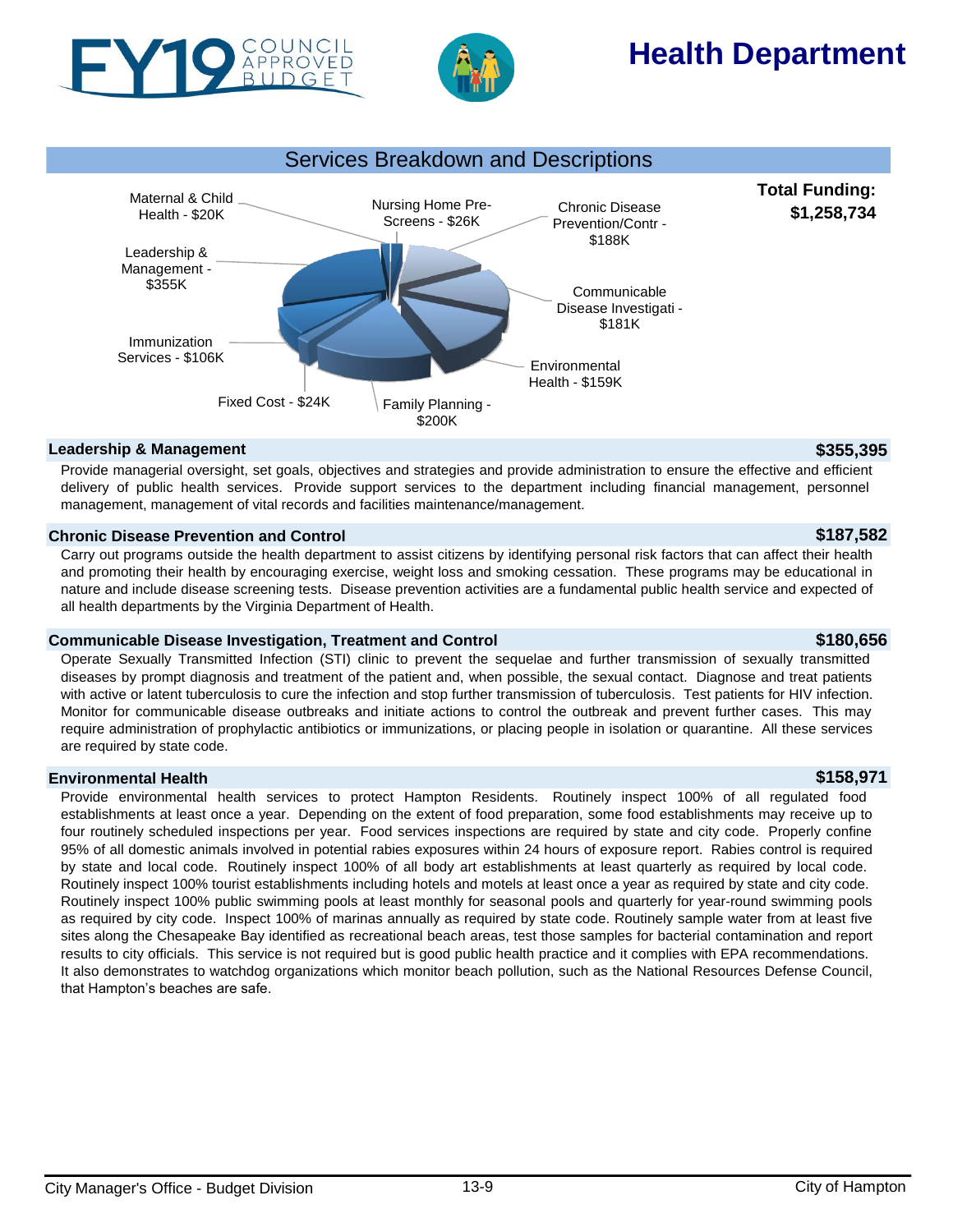



# **Health Department**

### **Family Planning \$199,970**

### Operate a Women's Specialty Clinic providing comprehensive health services including annual gynecological checkups, medical care for gynecological problems, family planning services and pregnancy counseling and testing. Improve the health of women and babies by offering contraceptive methods which will allow a woman to become pregnant when she is ready and most able to do so. Family planning services are not required by code but are a fundamental public health measure which the Virginia Department of Health requires all health departments to provide. Funding for this service comes from a federal Title X grant, which operates on a sliding scale. Income A patients pay nothing.

### **Immunization Services \$106,308**

Operate Immunization Clinic to prevent vaccine-preventable diseases in infants, children and adolescents by the administration of required children's immunizations. The Health Department is required by state code to provide these services regardless of family income. Prevent or ameliorate influenza and its complications by the administration of the flu vaccine. The Influenza vaccine is recommended, but not required. However, it is a fundamental public health preventive measure which the Virginia Department of Health requires all health departments to provide.

### **Maternal & Child Health \$19,508**

Focus on issues around infant mortality in the community through patient contact and education. Implement childhood injury prevention programs and work to reduce domestic violence and childhood abuse.

| <b>Nursing Home Pre-Screens</b>                                                                                        | \$26,102 |
|------------------------------------------------------------------------------------------------------------------------|----------|
| Provide nursing home screenings to individuals requesting nursing home placements.                                     |          |
| <b>Fixed Cost</b>                                                                                                      | \$24,242 |
| This service accounts for various fixed costs for the department, including auto/fleet, IT, and risk management costs. |          |

### City Manager's Office - Budget Division 13-10 City of Hampton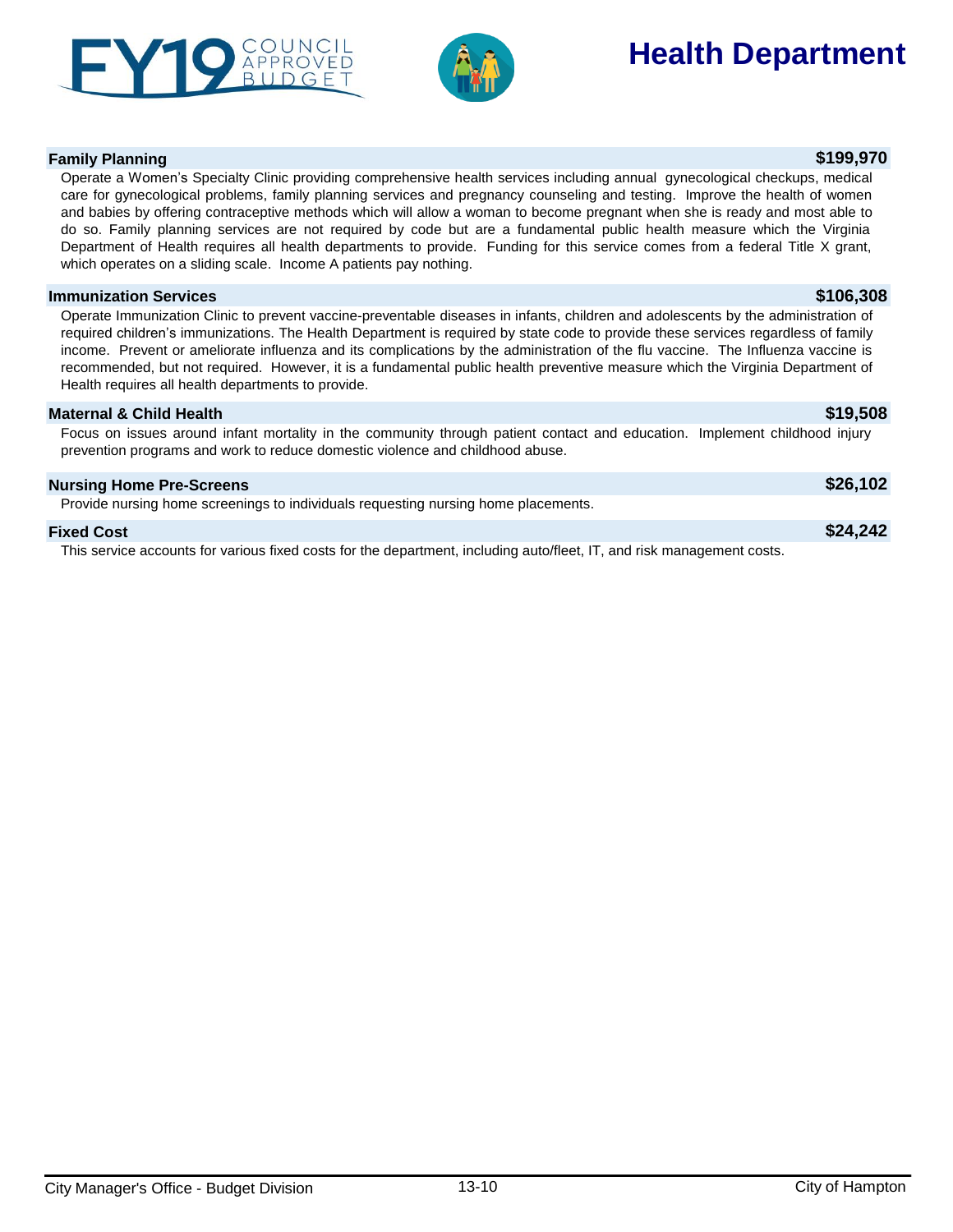<span id="page-10-0"></span>



# **Human Services - Outside Agencies**

## Mission

The Human Services - Outside Agencies is comprised of contributions to multiple nonprofit agencies and foundations, with the goal of contributing to a more healthy and prosperous community.





|                           | 2016      | 2017      | 2018          | 2018      | 2019          | Increase / |
|---------------------------|-----------|-----------|---------------|-----------|---------------|------------|
|                           | Actual    | Actual    | <b>Budget</b> | Adjusted  | <b>Budget</b> | (Decrease) |
| <b>Personnel Services</b> |           |           |               |           |               |            |
| <b>Operating Expenses</b> | 3,626,713 | 3,644,846 | 3,815,815     | 3,815,815 | 3,815,815     |            |
| Capital Outlay            |           |           |               |           |               |            |
| <b>Grand Total</b>        | 3,626,713 | 3,644,846 | 3,815,815     | 3,815,815 | 3,815,815     |            |

### *Budget Note*

This is a maintenance level budget.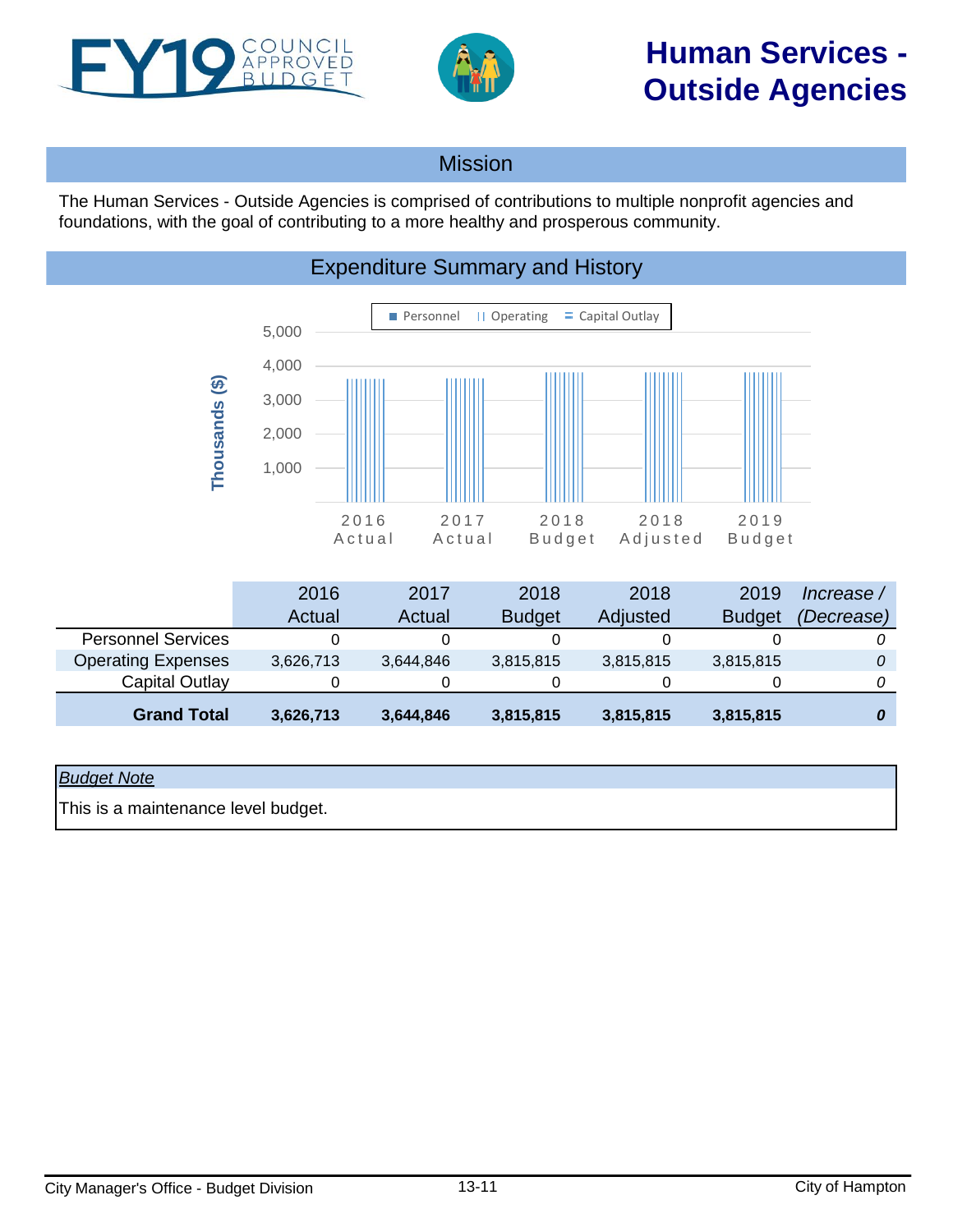## Services Breakdown and Descriptions

**Total Funding: \$3,815,815**

**Human Services -**

**Outside Agencies**

## City Manager's Office - Budget Division 13-12 City of Hampton

**Alternatives \$75,000** Alternatives Inc., which has been in operation for 37 years, is a youth development, non-profit organization. Programs are offered both to the youth community and those servicing the young and places an emphasis on strengthening the competencies needed in youth development. Funding provided in the amount specified is for the Prevention Program which focuses on positive development of young people in the Hampton community.

### **Center Child & Family Services \$16,974**

The Center for Child and Family Services enhances the quality of life for families through professional counseling, education and support services. The Center provides affordable behavioral health services to families with programs in individual/couple psychotherapy for adults; individual play therapy for children; family therapy; group therapy for men and women involved with domestic violence and debt management and budget counseling.

### **Children Services Act for At-Risk Youth and Families \$1,778,323**

The Children Services Act for At-Risk Youth and Families (formerly Comprehensive Services Act for At-Risk Youth and Families) requires that locally coordinated services be provided to families whose children are at high risk of out-of-home placement. The approach allows agencies to focus their combined efforts on the total needs of families instead of being driven by the agencies' different administrative structures and regulations. This budget covers the required local match for service delivery to these families.

### **CHKD Child Abuse Center \$20,581**

The CHKD Child Abuse Center provides compassionate diagnostic assessment (medical and mental health) and treatment services to Hampton children and their families through the intervention of various community agencies such as Child Protective Services, Commonwealth's Attorney, City Attorney and other law enforcement agencies. Forensic interviews are also offered free of charge to all Hampton Roads investigative agencies and families.

### **Downtown Hampton Child Development Center \$100,809**

The Downtown Hampton Child Development Center (DHCDC) provides a quality, developmentally-appropriate preschool program for children ages three to five years whose parents are pursuing self-sufficiency. DHCDC is the only sliding-scale tuition preschool on the Peninsula and bases its fees on family need and income. It is the designated Hampton site for the Virginia Pre-School Initiative for at-risk four-year-old children. DHCDC's evaluation results for participants are extremely positive for school readiness.

### **Hampton-Newport News Community Services Board \$1,570,662**

Hampton-Newport News Community Services Board provides a comprehensive continuum of services and support prevention, recovery and self-determination for people affected by mental illness, substance use and intellectual and developmental disabilities and advancing the well-being of the communities served. The overall mission is to create a community where individuals affected by mental health, mental retardation or substance abuse are able to develop to their full potential.

### **Hampton Roads Community Action Program 1988 1999 12:30 12:30 12:30 12:30 12:30 12:30 12:30 12:30 12:30 12:30 12:30 12:30 12:30 12:30 12:30 12:30 12:30 12:30 12:30 12:30 12:30 12:30 12:30 12:30 12:30 12:30 12:30 12:30**

Hampton Roads Community Action Program plans, develops and implements programs that foster self-sufficiency through educational, social, physical and economic development. The agency's mission focuses on providing services to low-income residents to improve their quality of life. The programs that directly benefit Hampton residents are Head Start, Four-Year-Old Initiative, Employment Services, the Peninsula Community Development Corporation and Housing Counseling and Project Discovery for middle and high school students.

### **Insight Enterprises, Incorporated \$26,190**

Insight Enterprises, Incorporated is a private, non-profit agency established to provide services and programs to persons with disabilities, thus enabling them to lead independent, productive lives to become full participants in their communities. This agency has been designated by the State of Virginia as the provider of independent living skills and receives its primary funding from Federal and State sources. Contributions are also received from localities along with fees from participants. Services to clients include training in independent living skills, employment counseling, and development of independent living plans.



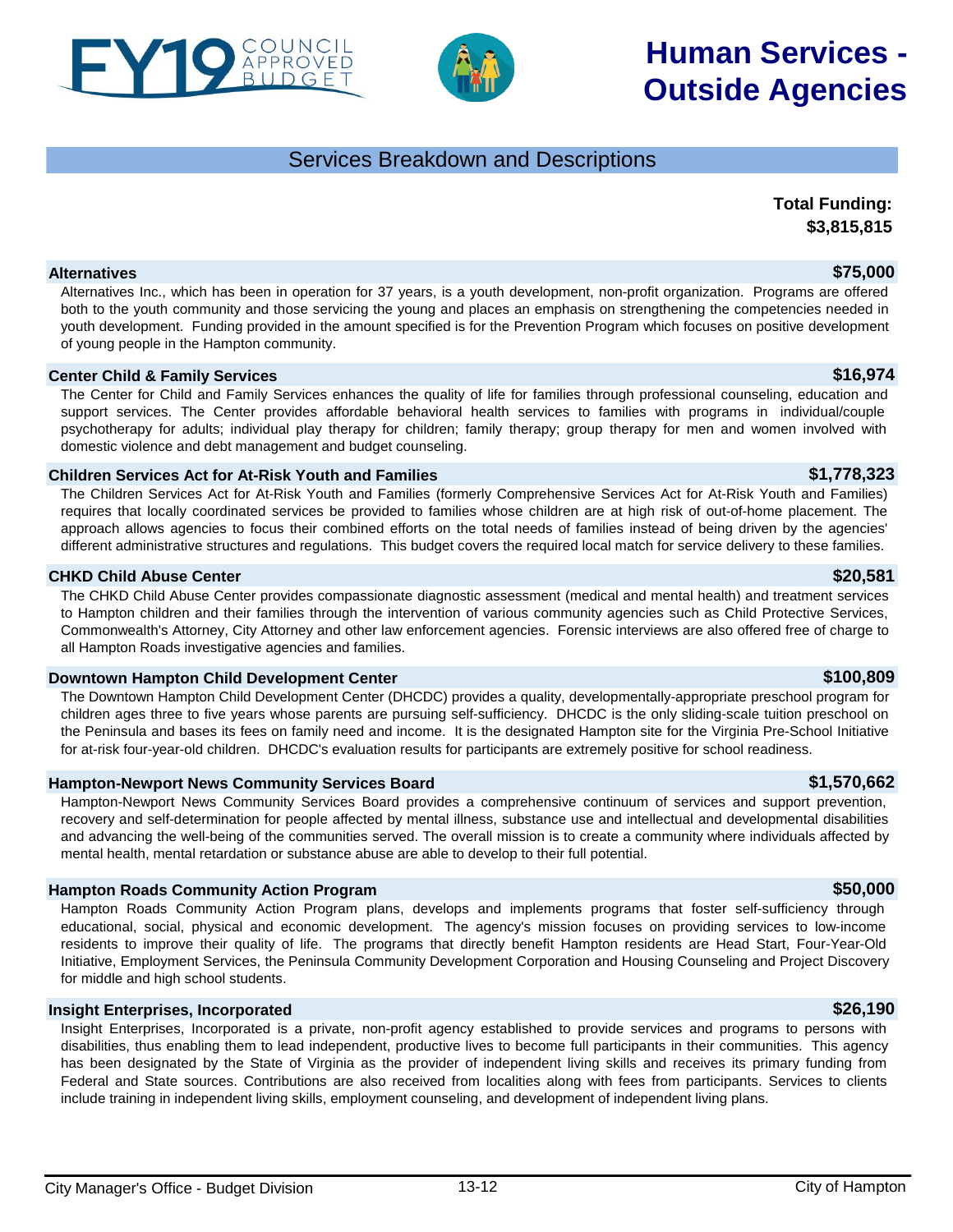### **Peninsula Agency on Aging \$45,848**

Peninsula Agency on Aging provides assistance to older citizens Americans (60 years and up) who desire to stay in their own homes and communities with maximum dignity and independence for as long as possible. According to the Older Americans Act, as amended, priority is given to persons in the greatest economic or social need with particular attention to low-income minority individuals. The majority of the agency's funding is attached to targeting resources to fund specific services such as nutrition, transportation, home care and care coordination. Local funding is requested to maintain existing service levels, provide flexibility in providing gap-filling services, and provide the local match for Federal funds along with increased demand for in-home care, meals on wheels and medical transportation.

### **Star Achievers Academy \$10,291**

Star Achievers Academy was established in 1995 as a partnership between the business and educational communities and in 1998 became a branch of the Peninsula YMCA. In 2002, Star Achievers was a major partner in the transformation and opening of Cooper Elementary Magnet School for Technology, the City's first year-round, elementary magnet school which accepts students from every neighborhood in the City. The Star Achievers Academy program provides innovative programs, tools and resources necessary for the academic and personal success of children.

### **The Denbigh House \$15,500**

The Denbigh House, operated by the nonprofit organization, Community Futures Foundation, is an innovative vocational rehabilitation program for individuals with brain injury who live in the Hampton Roads area. The program seeks to help survivors of brain injury achieve greater levels of independence and productivity. Their vision is for every survivor of brain injury to have the opportunity to realize a life purpose and self determined value.

### **The Foodbank of the Virginia Peninsula \$30,729**

The Foodbank partners with neighborhood-based community service efforts to provide emergency food assistance to Hampton residents through a variety of programs such as: the Food Distribution Program, which distributes donated items through a network of 149 community-based service providers and agencies; the Prepared Foods Program, which distributes prepared/perishable food items to a network of community service providers with food safety training and the Nutrition Education/Self-Sufficiency Program, in which individuals or representatives from the community service providers receive nutrition and food training and life skills.

### **Transitions \$59,508**

Transitions is the sole service provider of comprehensive domestic violence services for victims in Hampton, Newport News and Poquoson, and is a co-service provider for York County. Transitions offers a 24-hour HOTLINE, emergency short-term and transitional shelter and a broad array of programs to address the complex needs of those entangled in family violence. Programs include case management, individual and group counseling, art therapy, legal advocacy, outreach services, services for military families and battered women, housing, employment, educational assistance, children's services, volunteer services and community education.

The Mayor's Committee for People with Disabilities serves as an advocate for the citizens of Hampton with disabilities assuring that they receive the same rights and opportunities as those without disabilities. The Mayor's Committee develops, conducts and supports educational programs for the public, employers, caregivers, and others in the community. They also conduct accessibility surveys of businesses, schools, parking areas, etc. to aid them in meeting ADA requirements, and to monitor all legislation that pertains to the disabled and make recommendations to the appropriate legislative body or representation. The Mayor's Committee for People with Disabilities also publishes "The People with Disabilities", a quarterly newsletter with articles of interest to the disabled. Interpreters are also provided for City Council meetings if requested.

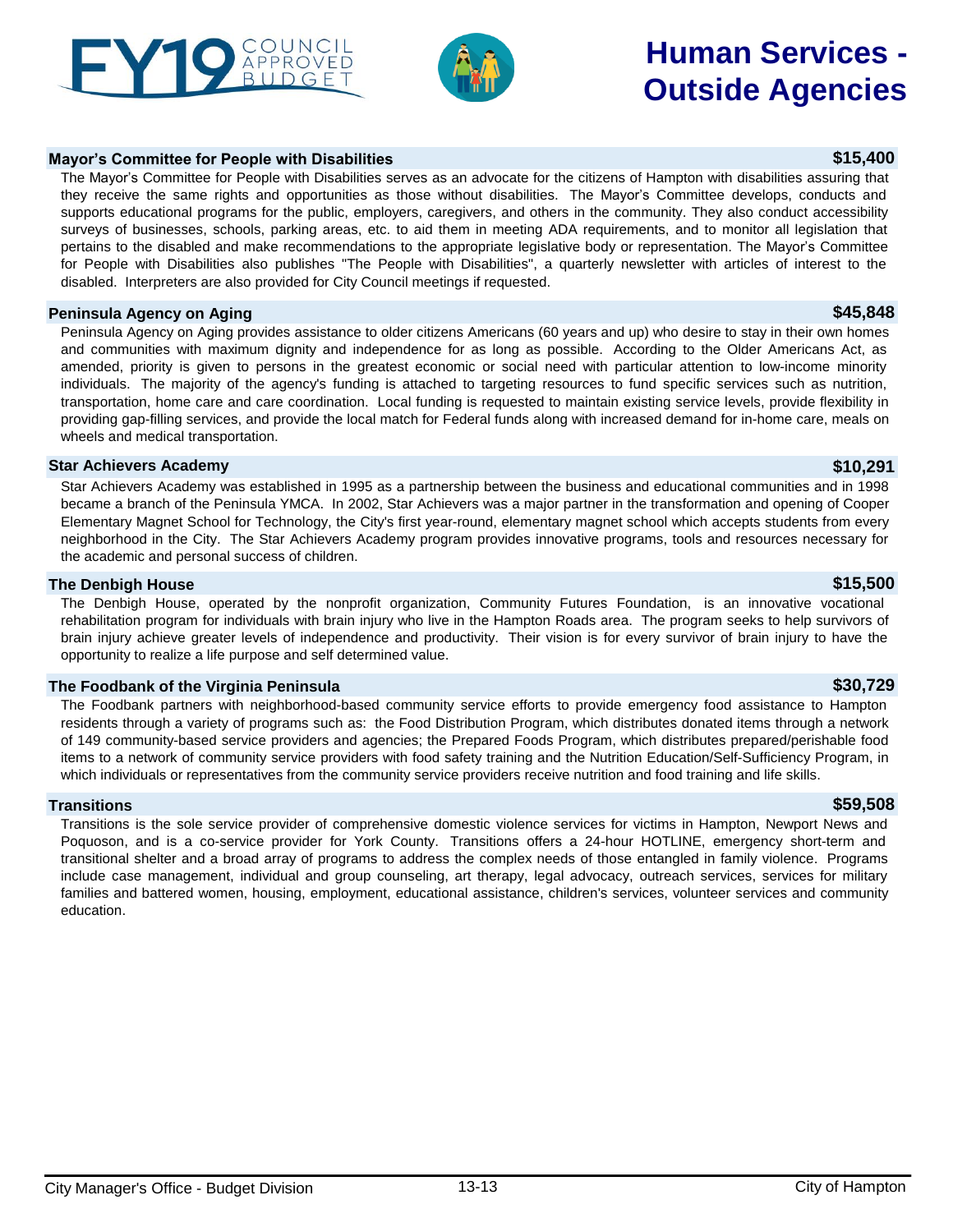<span id="page-13-0"></span>



## Mission

The Department of Human Services - Social Services' mission is to ensure that all Hampton children, youth, adults and families are safe, healthy and self-sufficient.



|                           | 2016       | 2017       | 2018          | 2018       | 2019          | lncrease / |
|---------------------------|------------|------------|---------------|------------|---------------|------------|
|                           | Actual     | Actual     | <b>Budget</b> | Adjusted   | <b>Budget</b> | (Decrease) |
| <b>Personnel Services</b> | 7,261,475  | 7,621,681  | 8,012,091     | 8,012,091  | 8,212,157     | 200,066    |
| <b>Operating Expenses</b> | 8,816,244  | 9,088,240  | 9,627,102     | 9,627,102  | 9,612,961     | (14, 141)  |
| Capital Outlay            | 151,493    | 77.072     |               | 0          |               |            |
| <b>Grand Total</b>        | 16,229,212 | 16,786,993 | 17,639,193    | 17,639,193 | 17,825,118    | 185,925    |

| <b>Permanent Full-Time (PFT) Staffing History</b> |        |        |               |          |               |            |  |  |
|---------------------------------------------------|--------|--------|---------------|----------|---------------|------------|--|--|
|                                                   | 2016   | 2017   | 2018          | 2018     | 2019          | lncrease / |  |  |
|                                                   | Actual | Actual | <b>Budget</b> | Adjusted | <b>Budget</b> | (Decrease) |  |  |
| <b>PFT Positions</b>                              | 185.0  | 187.0  | 189.0         | 189.0    | 192.0         | 3.0        |  |  |

### *Budget Note*

The FY19 Personnel Services budget includes a 2% GWI for full-time and part-time. Two (2) Family Support Specialists positions were added and a third vacant position was transferred from Youth, Education, and Family Services to become a BASE worker in Social Services. This budget also reflects a decrease in fixed costs.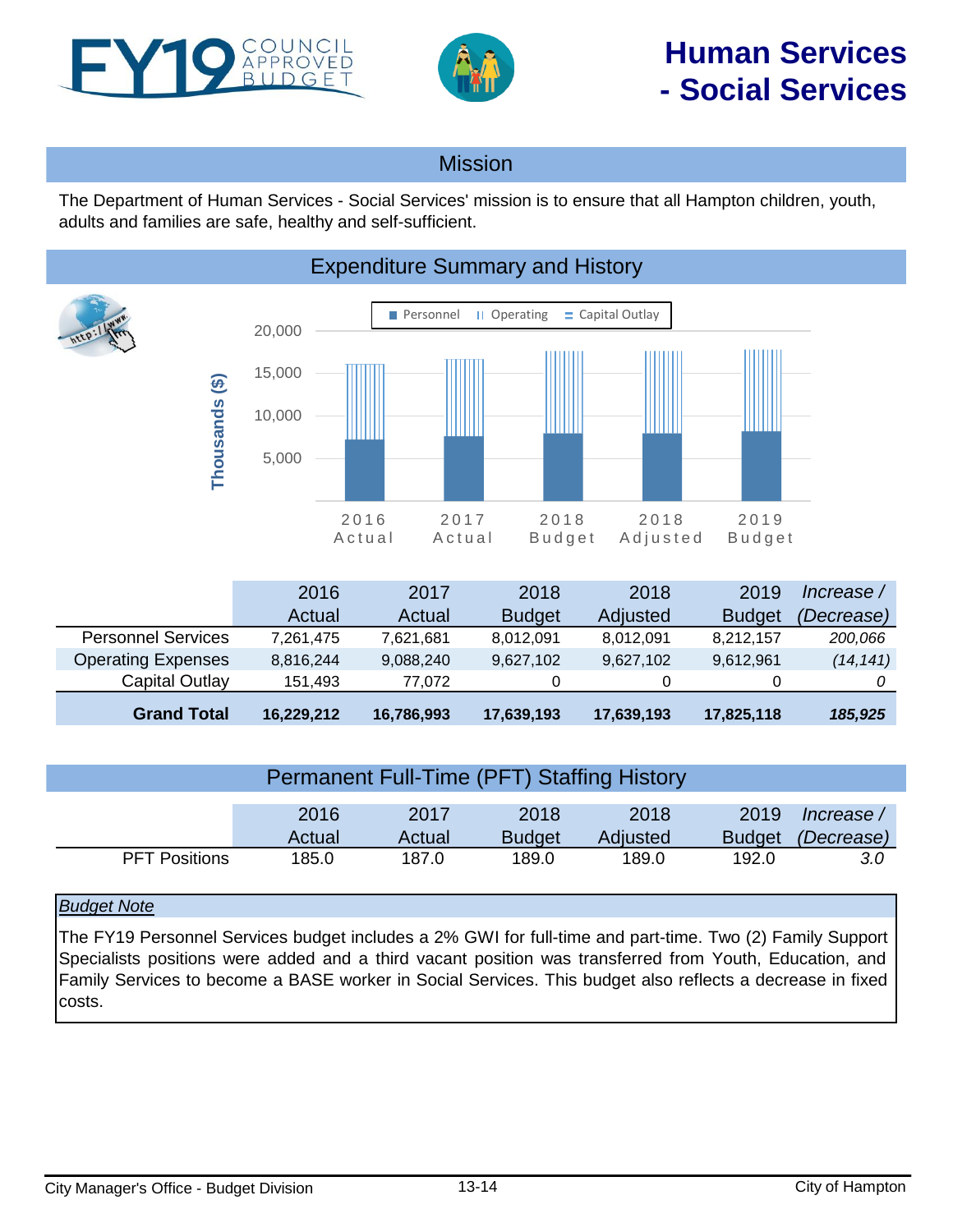# **Human Services - Social Services**





## 2019 PFT Positions

| <b>Position</b>                      | # of PFT                 | <b>Position</b>                      | # of PFT       |
|--------------------------------------|--------------------------|--------------------------------------|----------------|
| ACCOUNT CLERK III                    | 2                        | OFFICE ASSISTANT                     | $\overline{2}$ |
| <b>TECHNOLOGY SUPPORT SPECIALIST</b> | 3                        | ADMINISTRATIVE ASSISTANT             | 8              |
| <b>INTAKE CASE MANAGER</b>           | 21                       | ACCOUNTING SUPERVISOR                | 1              |
| OFFICE SPECIALIST-SENIOR             |                          | <b>CASE MANAGER</b>                  | 42             |
| CHILD ABUSE PREV CASE MANAGER        |                          | <b>CASE MANAGER SENIOR</b>           | 23             |
| COMPREHENSIVE SVCS ACT ADMIN         |                          | SOCIAL SERVICES ADMINISTRATOR        | 1              |
| FINANCIAL/OPS ADMINISTRATOR          |                          | PERFORMANCE SUPPORT LEADER           | $\mathbf{1}$   |
| CHILD PROTECTIVE SERVICES SUPV       |                          | <b>FAMILY SERVICES SPECIALIST</b>    | 12             |
| <b>FAMILY SERVICES PROGRAM MGR</b>   | 3                        | <b>FAMILY SERVICES SPECIALIST SR</b> | 21             |
| BENEFITS PROGRAM MGR                 | $\mathfrak{p}$           | <b>FAMILY SERVICES SUPERVISOR</b>    | 6              |
| DIRECTOR OF HUMAN SERVICES           |                          | <b>FRAUD INVESTIGATOR</b>            | $\mathcal{P}$  |
| ACCOUNT CLERK II                     | 4                        | <b>VOLUNTEER SERVICE COORDINATOR</b> | 1              |
| <b>INTAKE TECHNICIAN</b>             | 7                        | <b>SUPPORT SERVICES AIDE</b>         | 4              |
| <b>CUSTOMER SERVICE SUPERVISOR</b>   | 2                        | OFFICE ASSISTANT-SENIOR              | $\overline{7}$ |
|                                      |                          | CHILD PROTECTIVE SVC WORKER          | 11             |
| - - -                                | $\overline{\phantom{a}}$ |                                      |                |

**Grand Total: 192**

Performance Indicators

| <b>Indicator</b>                                                           | <b>Type</b> | 2016<br><b>Actual</b> | 2017<br><b>Actual</b> | 2018<br><b>Estimate</b> | 2019<br><b>Target</b> |
|----------------------------------------------------------------------------|-------------|-----------------------|-----------------------|-------------------------|-----------------------|
| % of at-risk children and families who<br>received services within 30 days | Outcome     | 98%                   | 98.9%                 | 100%                    | 100%                  |
| % of individuals assisted and/or housed<br>(out of all requests)           | Outcome     | 90%                   | 93%                   | 95%                     | 95%                   |
| % of Medicaid applications processed<br>within 45 days                     | Outcome     | 92.91%                | 91.70%                | 97%                     | 97%                   |
| % of SNAP applications processed<br>within 30 days                         | Outcome     | 99.01%                | 98.63%                | 97%                     | 97%                   |
| % of TANF applications processed<br>within 30 days                         | Outcome     | 97.13%                | 94.9%                 | 97%                     | 97%                   |
| % of VIEW participants who become<br>employed                              | Outcome     | 58.69%                | 64.5%                 | 50%                     | 50%                   |
| % of youth who achieved permanency                                         | Outcome     | 55.9%                 | 64.9%                 | 61.6%                   | 70%                   |
| # of responses to complaints of adult<br>abuse/neglect                     | Output      | 280                   | 315                   | 350                     | 360                   |
| # of responses to complaints of child<br>abuse/neglect                     | Output      | 94                    | 100                   | 100                     | 90                    |
| # of applicants who received<br>adult/senior services                      | Output      | 1,526                 | 1,715                 | 2,000                   | 2,020                 |
| # of applicants who received Medicaid                                      | Output      | 12,652                | 13,146                | 13,600                  | 14,100                |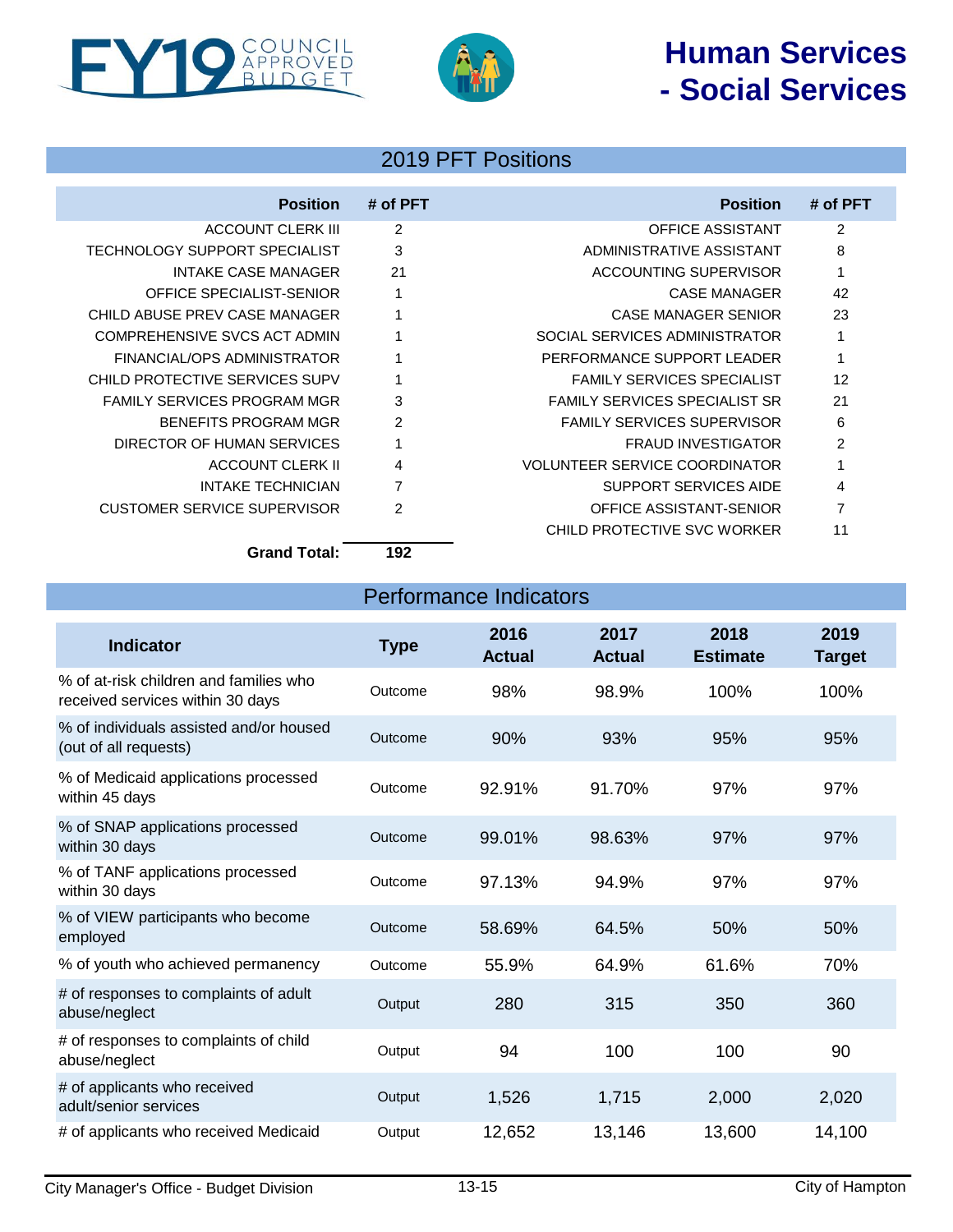



# **Human Services - Social Services**

| # of applicants who received<br><b>Supplemental Nutrition Assistance</b><br>Program (SNAP) | Output | 9,545 | 9,443 | 9,494 | 9,494 |
|--------------------------------------------------------------------------------------------|--------|-------|-------|-------|-------|
| # of applicants who received Temporary<br>Assistance for Needy Families (TANF)             | Output | 529   | 888   | 880   | 880   |
| # of children served by the Children's<br>Services Act (CSA)                               | Output | 527   | 540   | 550   | 575   |
| # of individuals receiving Housing<br>Assistance                                           | Output | 1,169 | 1,322 | 1,124 | 1,200 |
| # of participants in the Virginia Initiative<br>for Employment not Welfare (VIEW)          | Output | 332   | 314   | 300   | 280   |
| # of youth served in fostercare<br>placement.                                              | Output | 103   | 89    | 80    | 80    |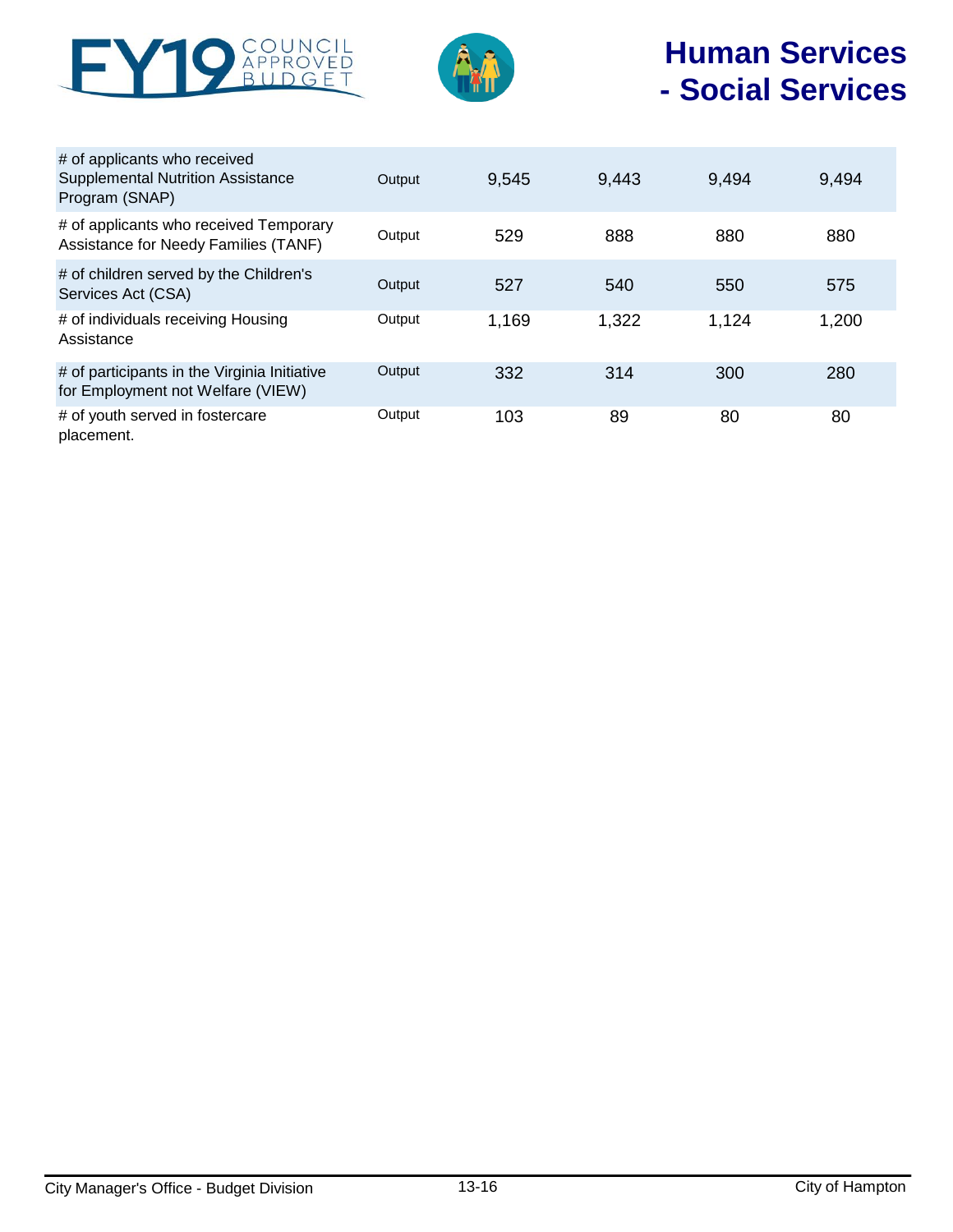

PPROVED

# Services Breakdown and Descriptions



### **Administrative Support \$12,763,663**

Set the direction for the organization and monitor the effectiveness of the services provided to support families and the community by engaging in the partnerships and collaborations needed to secure positive and consistent outcomes for the children, youth, adults and families we all serve.

### **Overcoming Abuse & Neglect \$4,362,338**

Protect children and adults from abuse and neglect; achieve family reunification and permanency for children in foster care and provide child-centered, family-focused, community-based services to at-risk children and families thus strengthening families.

### **Overcoming Poverty \$532,892**

Administer programs and provide benefits to overcome poverty through mechanisms such as temporary monetary assistance to needy families; supplemental nutrition assistance; Virginia Initiative for Employment not Welfare; child care services and homeless household intervention.

### **Fixed Cost \$166,225**

This service accounts for various fixed costs for the department, including auto/fleet, IT, and risk management costs.

# **Human Services - Social Services**

**Total Funding: \$17,825,118**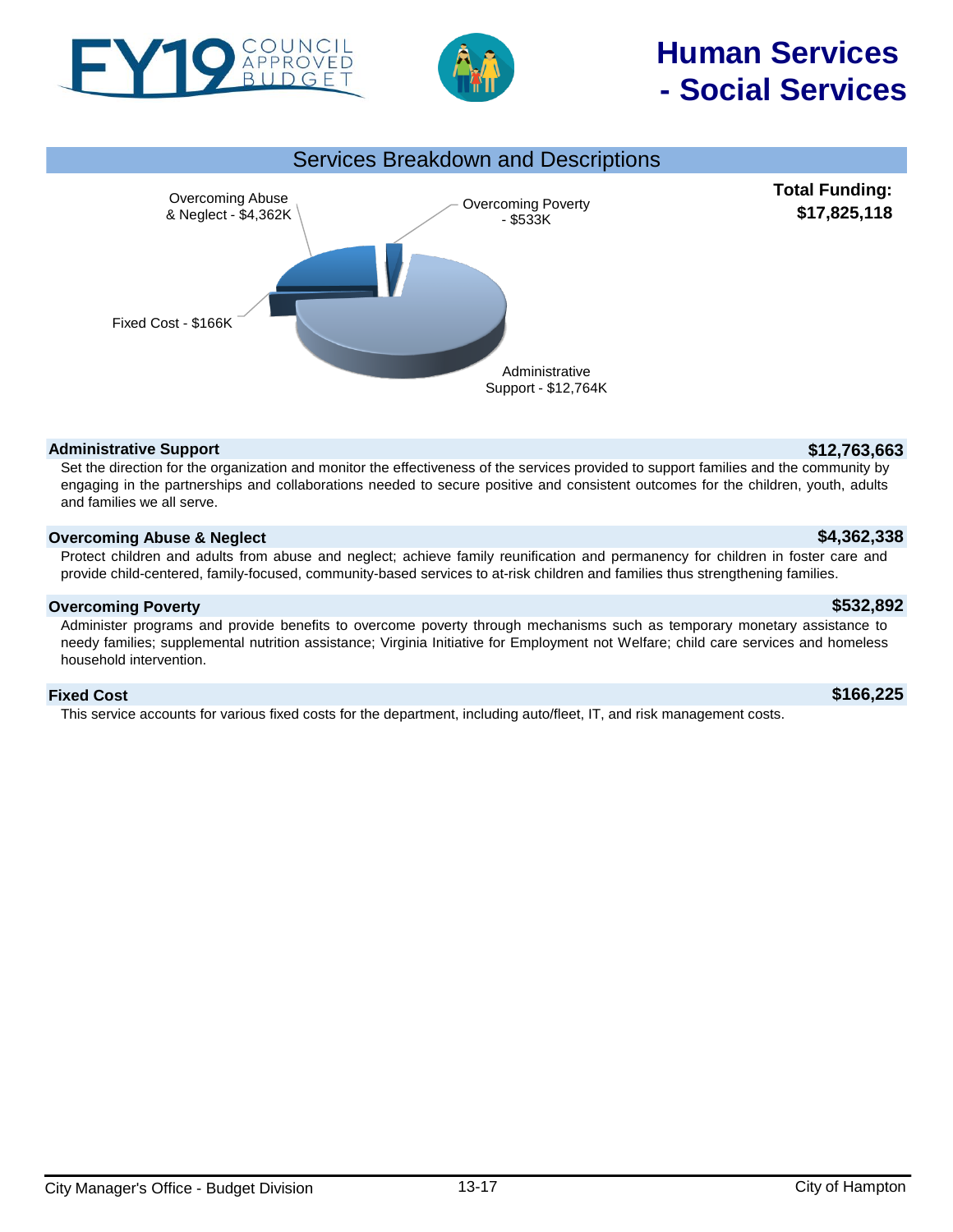<span id="page-17-0"></span>



# **Human Services - Youth, Education and Family Services**

## Mission

To promote the welll-being of children and families and ensure that all Hampton children are born healthy, enter school ready to learn, achieve academic success, become engaged in the community, graduate healthy, and are prepared for a lifetime of success.



|                           | 2016      | 2017      | 2018          | 2018      | 2019          | lncrease / |
|---------------------------|-----------|-----------|---------------|-----------|---------------|------------|
|                           | Actual    | Actual    | <b>Budget</b> | Adjusted  | <b>Budget</b> | (Decrease) |
| <b>Personnel Services</b> | 2,589,686 | 2,942,389 | 2,930,702     | 2,972,360 | 2,900,760     | (71,600)   |
| <b>Operating Expenses</b> | 886,535   | 769.129   | 701.567       | 701,567   | 680.621       | (20, 946)  |
| Capital Outlay            | 32.141    | 57.552    | 0             | 0         | 0             |            |
| <b>Grand Total</b>        | 3,508,362 | 3,769,070 | 3,632,269     | 3,673,927 | 3,581,381     | (92, 546)  |

| Permanent Full-Time (PFT) Staffing History |        |        |               |          |               |            |  |  |
|--------------------------------------------|--------|--------|---------------|----------|---------------|------------|--|--|
|                                            | 2016   | 2017   | 2018          | 2018     | 2019          | Increase / |  |  |
|                                            | Actual | Actual | <b>Budget</b> | Adjusted | <b>Budget</b> | (Decrease) |  |  |
| <b>PFT Positions</b>                       | 59.0   | 58.0   | 58.0          | 58.0     | 57.0          | (1.0)      |  |  |

### *Budget Note*

The FY18 Adjusted Budget includes funding for the 2% general wage increase (GWI) that was originally budgeted in Retirement and Employee Benefits. The decrease in Personnel Services is attributed to the transfer and reclassification of one (1) vacant Family Support Worker position to a Family Support Specialist position in Social Services as part of the early childhood intervention initiative between Hampton City Schools and the City of Hampton's Juvenile and Domestic Relations Court. The decrease in Operating Expenses is attributed to the transfer of the remaining funding for the grassroots grants to the Office of Youth and Young Adult Opportunities; a transfer to Personnel Services to better reflect the department's expenditure needs and a reduction in fixed costs.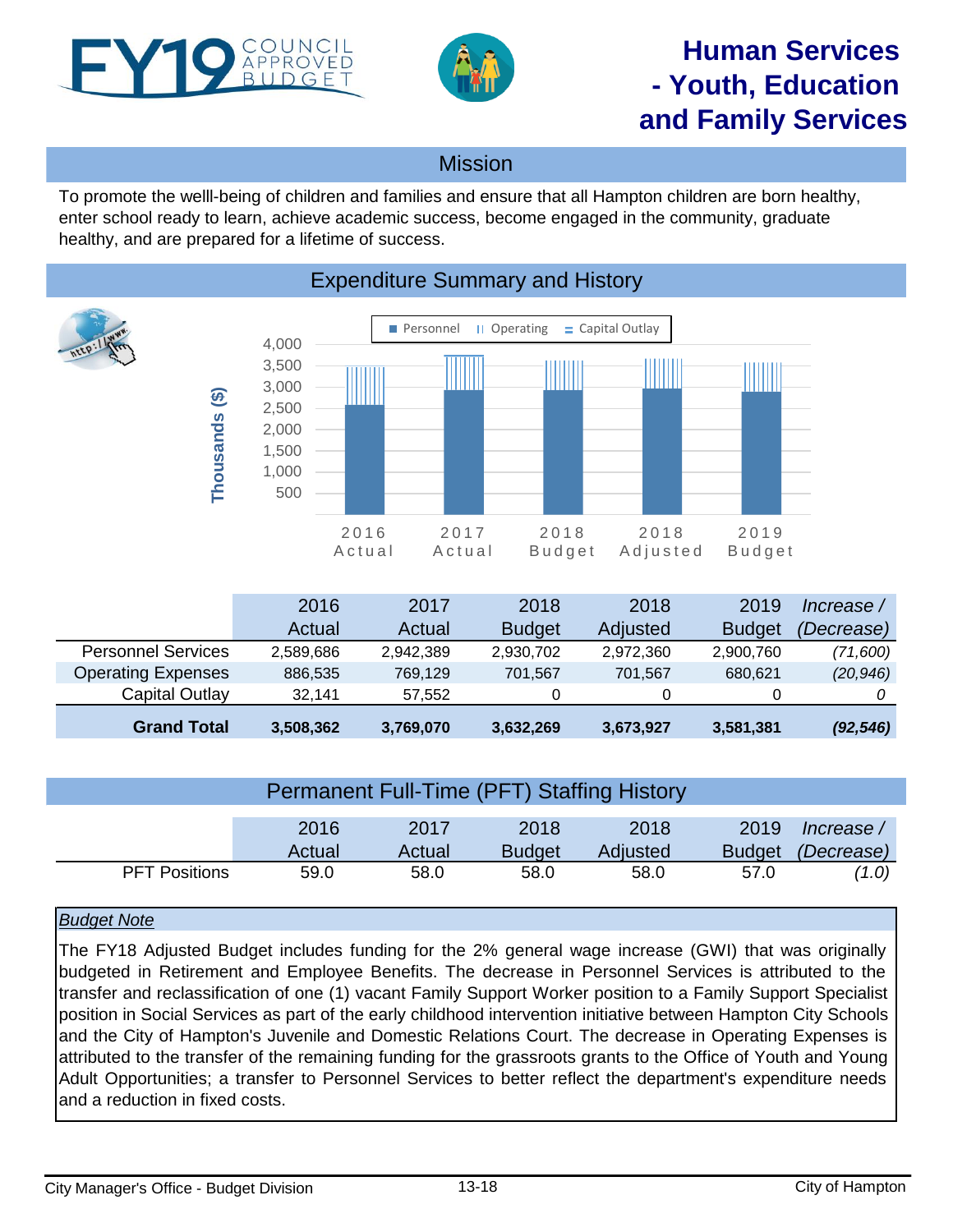# **Human Services - Youth, Education and Family Services**





## 2019 PFT Positions

| <b>Position</b>                    | # of PFT | <b>Position</b>                   | # of PFT |
|------------------------------------|----------|-----------------------------------|----------|
| OFFICE SPECIALIST-SENIOR           | 3        | SUPPORT SERVICES COORDINATOR      | 2        |
| <b>BUSINESS OPERATIONS MANAGER</b> |          | SENIOR RECREATION PROFESSIONAL    | 2        |
| FAMILY SERVICES PROGRAM MGR        |          | OFFICE ASSISTANT                  |          |
| FAMILY SERVICES PROGRAM MGR        |          | ADMINISTRATIVE ASSISTANT          |          |
| DATABASE ADMINISTATOR              |          | <b>FAMILY SUPPORT WORKER</b>      | 31       |
| YOUTH, EDU & HEALTHY FAM ADMIN     |          | <b>FAMILY RESOURCE SPECIALIST</b> | 3        |
| <b>TFAM LEADER</b>                 | 8        | SCHOOL AGE PROGRAM MANAGER        |          |

**Grand Total: 57**

| <b>Performance Indicators</b>                                                                         |             |                       |                       |                         |                |  |  |
|-------------------------------------------------------------------------------------------------------|-------------|-----------------------|-----------------------|-------------------------|----------------|--|--|
| <b>Indicator</b>                                                                                      | <b>Type</b> | 2016<br><b>Actual</b> | 2017<br><b>Actual</b> | 2018<br><b>Estimate</b> | 2019<br>Target |  |  |
| % of Healthy Start children up-to-date on<br>his/her immunizations                                    | Outcome     | 98%                   | 99%                   | 98%                     | 98%            |  |  |
| % of Healthy Start families with no founded<br>Child Protection Services and no founded<br>complaints | Outcome     | 99%                   | 99%                   | 99%                     | 99%            |  |  |
| % of Healthy Start teen moms with 24<br>months between first child & subsequent<br>pregnancies        | Outcome     | 95%                   | 98%                   | 99%                     | 99%            |  |  |
| # of applicants who received Healthy Start<br>services                                                | Output      | 893                   | *736                  | 850                     | 850            |  |  |
| # of adults & children served in playgroups,<br>classes & workshops                                   | Output      | 5,815                 | 6,239                 | 6,500                   | 6,650          |  |  |
| # of enrolled participants in School Age<br>Programs                                                  | Output      | 1,250                 | 1,107                 | 1,183                   | 1,301          |  |  |
| # of 4-6 year olds involved in the Mayor's<br>Book Club literacy program                              | Output      | 4,000                 | 3,922                 | 3,925                   | 3,930          |  |  |

*\* During FY17; 100 families were transferred under the MIECHV Grant, from Healthy Families home visitation program to Parents As Teachers Home Visitation Program, due to change in RFP and new grant application.*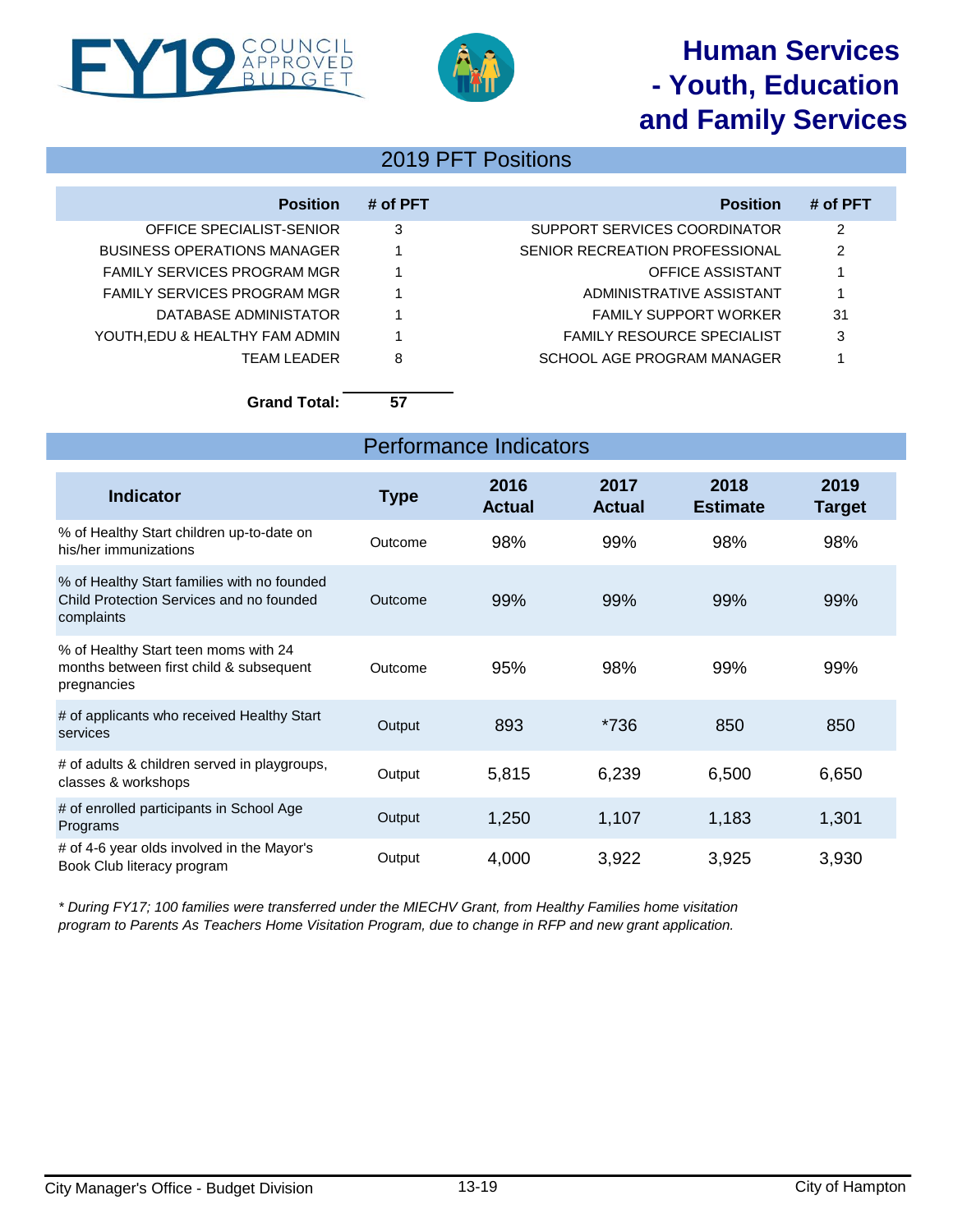# **Human Services - Youth, Education and Family Services**

**Total Funding: \$3,581,381**

including revenue maximization, management of grant funding, fundraising, solicitation, and volunteer support. Also oversees

services, and ensures compliance with organizational and City policies and procedures. **School Age Programs \$1,063,780** To provide the community of Hampton support for all school-age children, youth, and families through providing access to high quality before and after school programs designed to promote the positive well being of the whole child. The School Age Program strives to promote the social, physical and educational growth of all children in a safe, caring and structured environment while

activities such as offering workshops, developing and coordinating community partnerships. Serves as an active member of local stakeholders groups to ensure citizens receive needed services, overseeing the usage of positive internal and external customer

**Healthy Start \$1,845,042**

To provide intensive family support services, through home visitation, to overburdened families residing in the City of Hampton. These services will reduce the incidence of child abuse and neglect within the City and prepare children for school by providing case management and parent education; reducing subsequent pregnancies among teen mothers; linking families to community resources; providing early literacy information and school readiness activities; linking families to a medical home and providing assistance with well childcare, medication compliance, and obtaining childhood immunizations.

### **Parenting Classes \$295,086**

To provide an array of parenting classes, workshops, and playgroups that offer a positive community approach that encourages the use of parent education resources and services. To increase parental responsibility, empathy, knowledge of childhood development, and positively affect family functioning through developing safe, smart, self-reliant, and caring citizens.

### **Youth as Resources \$19,349**

To build assets and work with children and youth with the focus on cultivating the relationships, opportunities, skills, values, and commitments they need to grow up to be healthy, caring, and responsible; to develop young people, address important youth values, and prepare community members to work in youth/adult partnerships within neighborhoods, schools and organizations.

### **Youth Partnership \$55,471**

To provide elementary and middle school youth with opportunities to experience academic reinforcement and enrichment by offering tutorial services in the core subject areas of science, recreation, technology, English, arts, and mathematics (S.T.R.E.A.M.); to effectively address truancy concerns and youth violence during out of school time.

### **Fixed Cost \$73,222**

This service accounts for various fixed costs for the department, including auto/fleet, IT, and risk management costs.



focusing on cultivating relationships, opportunities, skills and values that reduces juvenile delinquencies.

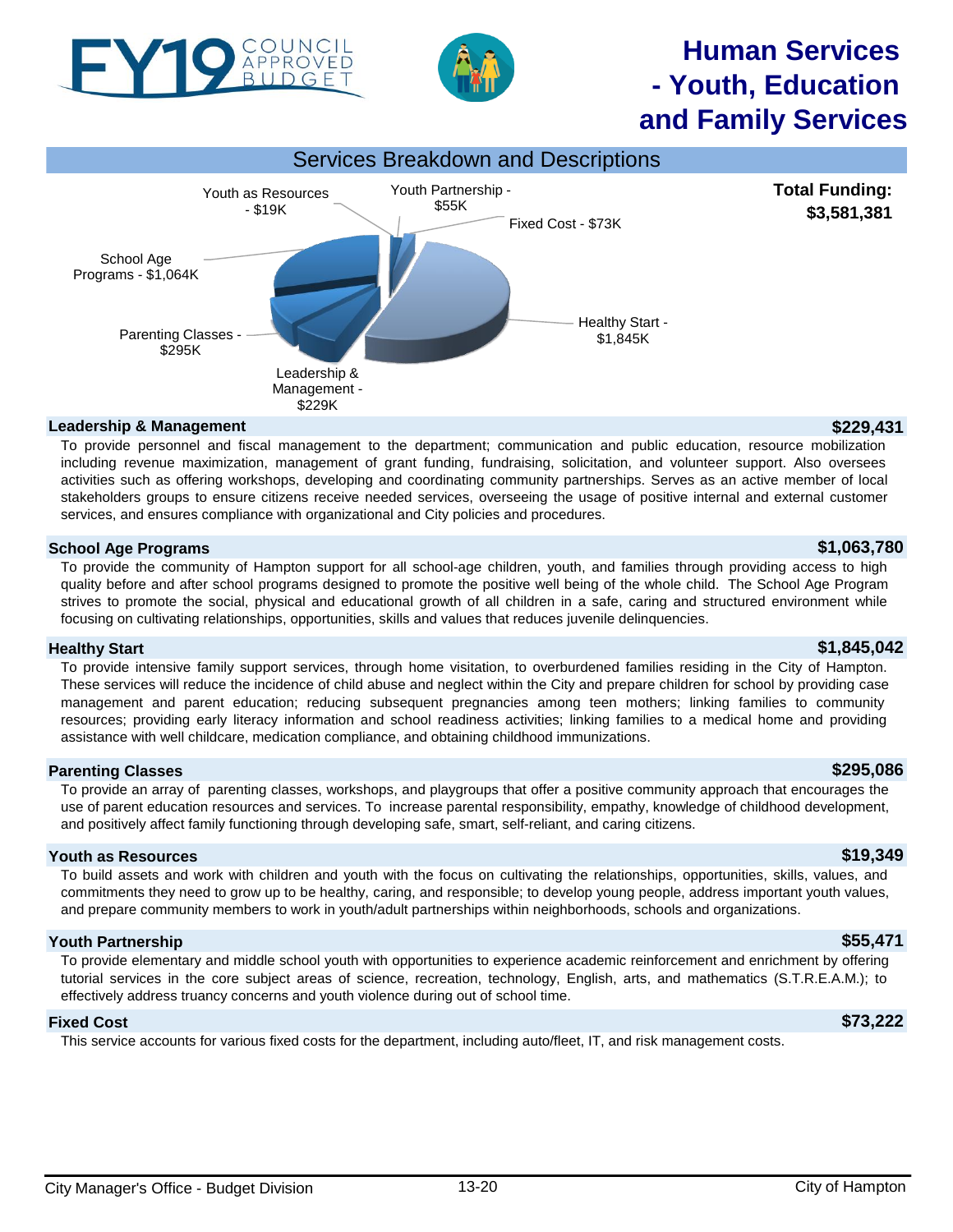<span id="page-20-0"></span>



Mission

The Office of Youth and Young Adult Opportunities utilizes a combination of prevention, intervention and reentry strategies which are essential to substantially reduce violent crimes committed by youth and gangs and provide opportunities that incentivize Hampton's youth and young adults to make better life choices.



### *Budget Note*

The FY18 Adjusted Budget includes funding for the 2% general wage increase (GWI) that was originally budgeted in Retirement and Employee Benefits. Previously named "*Youth Violence Prevention Unit/ATF* " and housed in the Public Safety business team, this department has been moved to the Youth and Families business team to better reflect its forward focus. The net decrease in personnel services reflects of a increase in part-time salaries to support the summer youth employment initiative that was offset by the transfer of the Special Assistant Prosecutor position assigned to the Gangs and Illegal Guns Initiave to the Commonwealth's Attorney's Office. The net decrease in operating expenses is attributed to an increase in fixed costs, the transfer of the remaining Grassroots Grant funds from Youth, Education and Family Services and the transfer of the Neighborhood Capacity Building initiative to Community Development, where it has been housed and managed.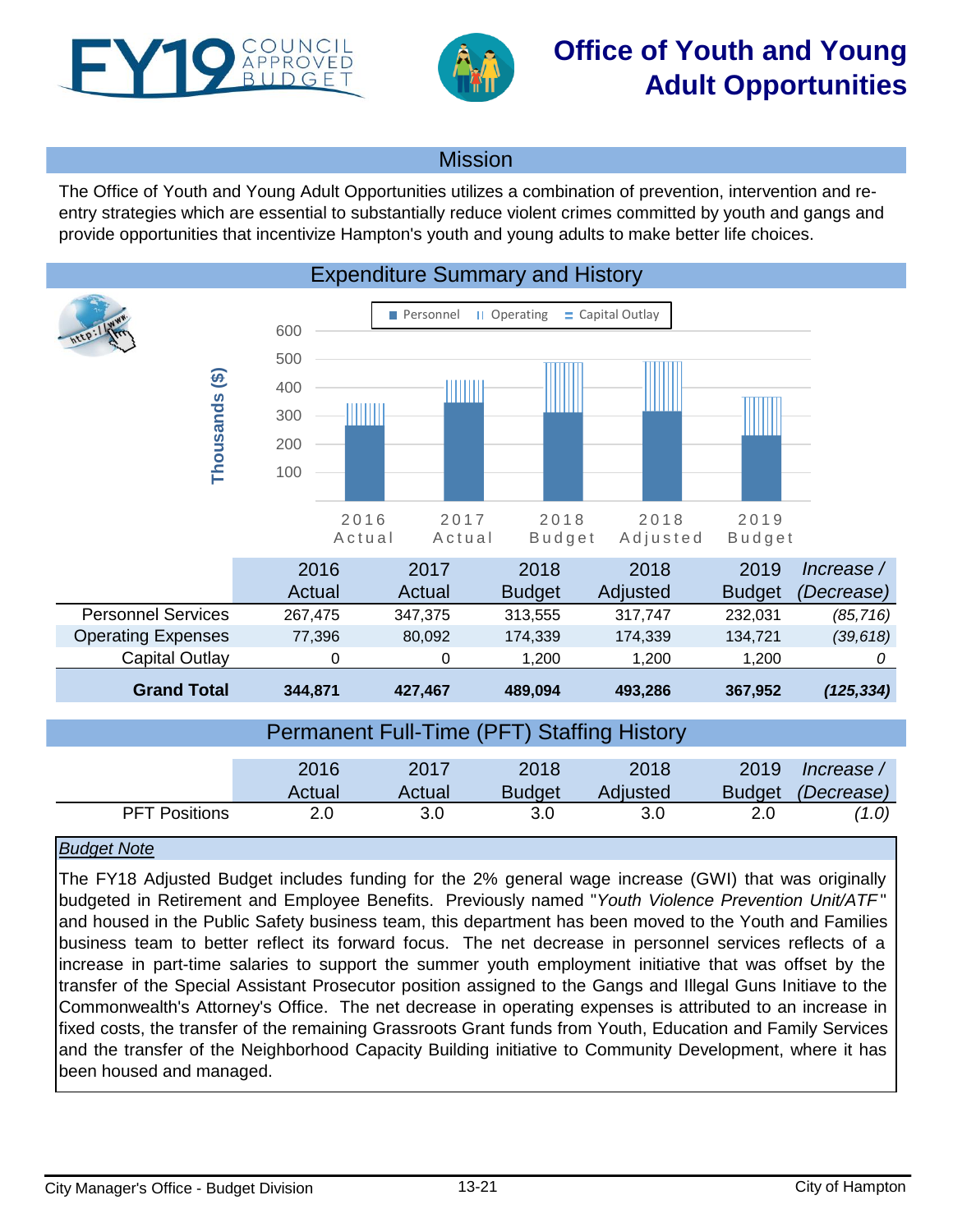



# **Office of Youth and Young Adult Opportunities**

|                                    |          | 2019 PFT Positions |
|------------------------------------|----------|--------------------|
|                                    |          |                    |
| <b>Position</b>                    | # of PFT |                    |
| DIRECTOR, OFFICE YOUTH YOUNG ADULT |          |                    |
| YOUTH VIOLENCE PREVENTION COOR     |          |                    |
| <b>Grand Total:</b>                |          |                    |

## Performance Indicators

| <b>Indicator</b>                                                               | Type    | 2016<br><b>Actual</b> | 2017<br><b>Actual</b> | 2018<br><b>Estimate</b> | 2019<br><b>Target</b> |
|--------------------------------------------------------------------------------|---------|-----------------------|-----------------------|-------------------------|-----------------------|
| # of High School students completing<br>the Summer Youth Employment<br>Program | Output  | 66                    | 75                    | 80                      | 80                    |
| # of exhibitors for the Urgency of Now<br>Symposium                            | Outcome | 32                    | 70                    | 75                      | 75                    |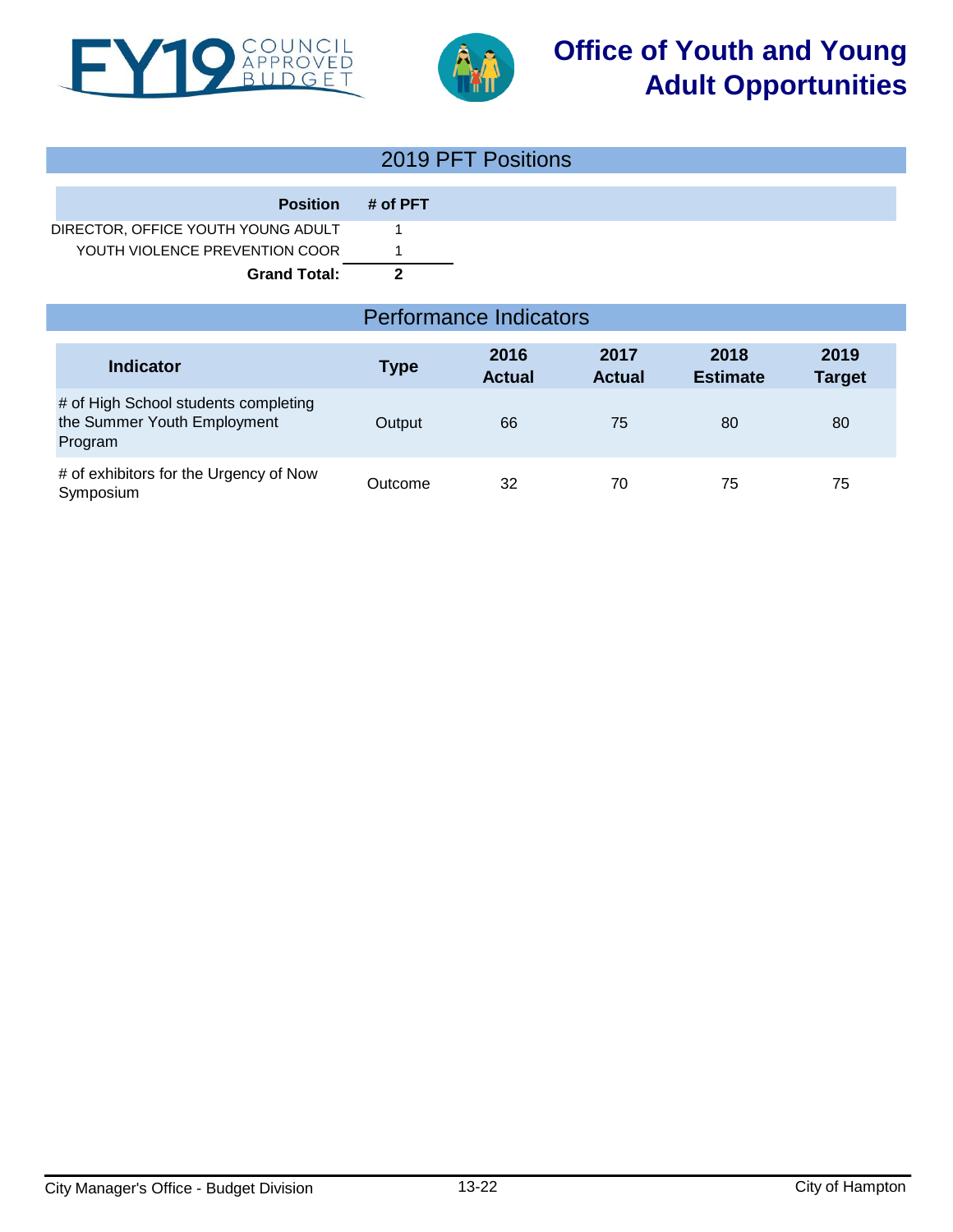



# **Office of Youth and Young Adult Opportunities**



### **Leadership and Management** *b* **165,216**

Provide leadership to the city's efforts to reduce youth violence by planning, organizing and directing multi-disciplinary city and community efforts in support of a comprehensive youth violence prevention strategic plan. This service also provides oversight for the grassroots Youth Violence Prevention Grant program, Hampton Hoops, regional and national partnerships as well as partnerships with the Hampton Roads public safety sector.

### **Youth Employment Initiative \$200,854**

Provide summer employment opportunities for high school and college-aged young people with the goal of reducing involvement in illegal activities for the purposes of employment

### **Fixed Cost \$1,882**

This service accounts for various fixed costs for the department, including auto/fleet, IT, and risk management costs.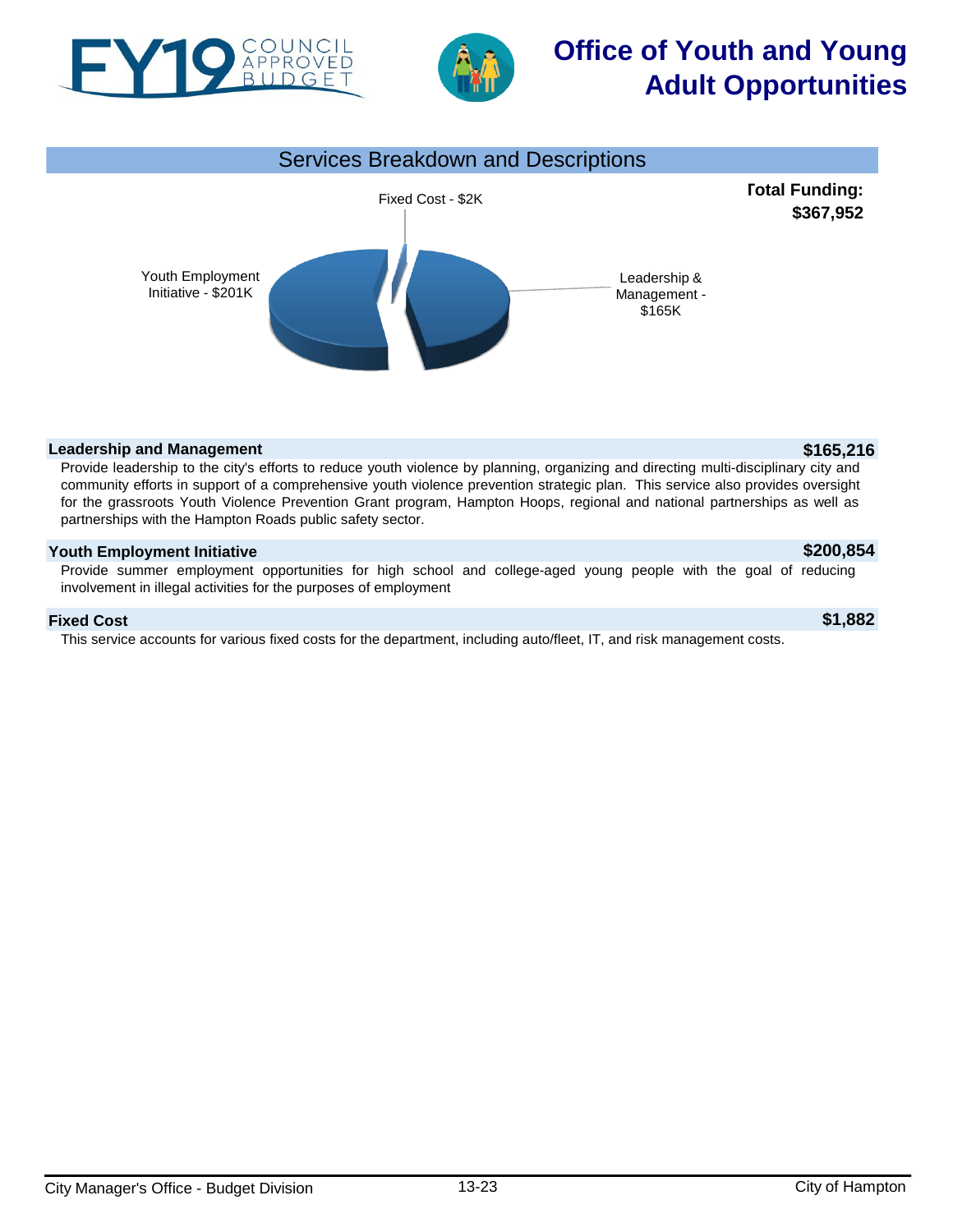<span id="page-23-0"></span>



## **Mission**

The Virginia Cooperative Extension Service enables people to improve their lives through an educational process that uses scientific knowledge focused on issues and needs.

## Expenditure Summary and History



|                           | 2016   | 2017   | 2018          | 2018            | 2019          | lncrease   |
|---------------------------|--------|--------|---------------|-----------------|---------------|------------|
|                           | Actual | Actual | <b>Budget</b> | <b>Adjusted</b> | <b>Budget</b> | (Decrease) |
| <b>Personnel Services</b> | 30.942 | 43.065 | 28.498        | 28.498          | 49.001        | 20,503     |
| <b>Operating Expenses</b> | 23,939 | 23.142 | 34,320        | 34,320          | 19,980        | (14, 340)  |
| Capital Outlay            |        |        |               | O               |               |            |
| <b>Grand Total</b>        | 54.881 | 66.207 | 62,818        | 62,818          | 68.981        | 6,163      |

| <b>Permanent Full-Time (PFT) Staffing History</b> |                |                |                       |                  |                       |                          |  |  |
|---------------------------------------------------|----------------|----------------|-----------------------|------------------|-----------------------|--------------------------|--|--|
|                                                   | 2016<br>Actual | 2017<br>Actual | 2018<br><b>Budget</b> | 2018<br>Adjusted | 2019<br><b>Budget</b> | / Increase<br>(Decrease) |  |  |
| <b>PFT Positions</b>                              | 2.0            | 2.0            | 2.0                   | 2.0              | 2.0                   | 0.0                      |  |  |

## *Budget Note*

The FY18 Adjusted Budget includes funding for the 2% general wage increase (GWI) that was originally budgeted in Retirement and Employee Benefits. Funds were transferred from Operating Expenses to Personnel Services to better reflect the department's expenditure needs. Otherwise, this is a maintenance level budget.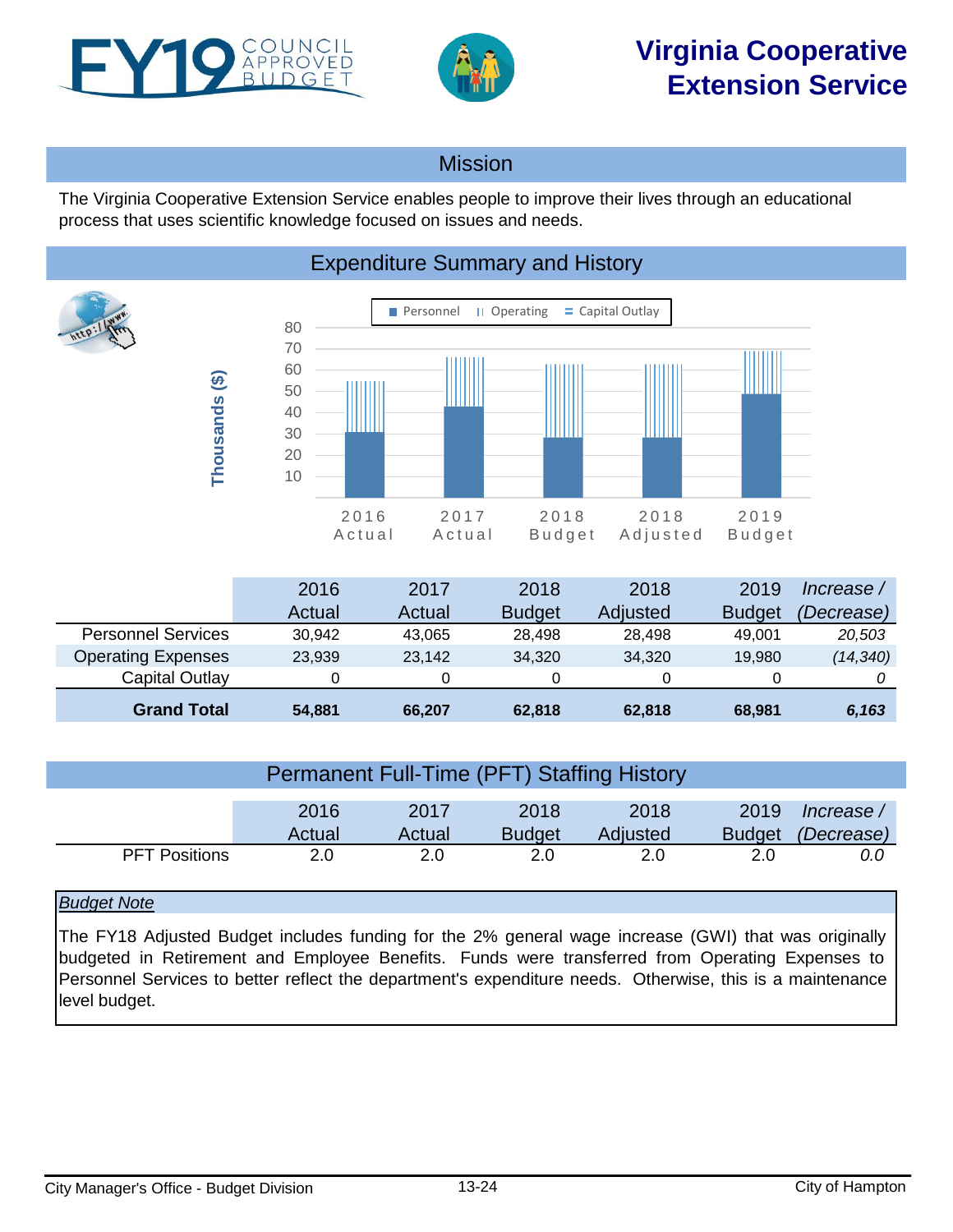



| Position # of PFT |
|-------------------|
|                   |
|                   |
|                   |
|                   |

**Grand Total: 2**

| <b>Performance Indicators</b>                                                                                                                          |             |                       |                       |                         |                       |  |
|--------------------------------------------------------------------------------------------------------------------------------------------------------|-------------|-----------------------|-----------------------|-------------------------|-----------------------|--|
| <b>Indicator</b>                                                                                                                                       | <b>Type</b> | 2016<br><b>Actual</b> | 2017<br><b>Actual</b> | 2018<br><b>Estimate</b> | 2019<br><b>Target</b> |  |
| # of New 4-H adult and teen leaders<br>trained and conducting 4-H programs                                                                             | Outcome     | 60                    | 105                   | 125                     | 100                   |  |
| # youth participants enrolled in 4-H<br>programs                                                                                                       | Outcome     | 2,000                 | 3,569                 | 3,679                   | 3,000                 |  |
| # of 4-H School Enrichment, School-<br>Age Program and other youth<br>organizations/agencies                                                           | Outcome     | 75                    | 350                   | 300                     | 300                   |  |
| # of new Master Gardner volunteers<br>trained and conducting Horticultural<br>programs                                                                 | Outcome     | 12                    | 12                    | 10                      | 12                    |  |
| # of participants reached through<br><b>Horticulture Programs</b>                                                                                      | Outcome     | 6,500                 | 6,500                 | 7,479                   | 7,000                 |  |
| # of participants reached through SNAP-<br>ed programming efforts, one hundred<br>fifty reached through Smart Choices for<br>Young Families Newsletter | Outcome     | 860                   | 860                   | 889                     | 775                   |  |
| # of volunteers trained and conducting<br>Horticultural Programs                                                                                       | Outcome     | 80                    | 80                    | 92                      | 90                    |  |